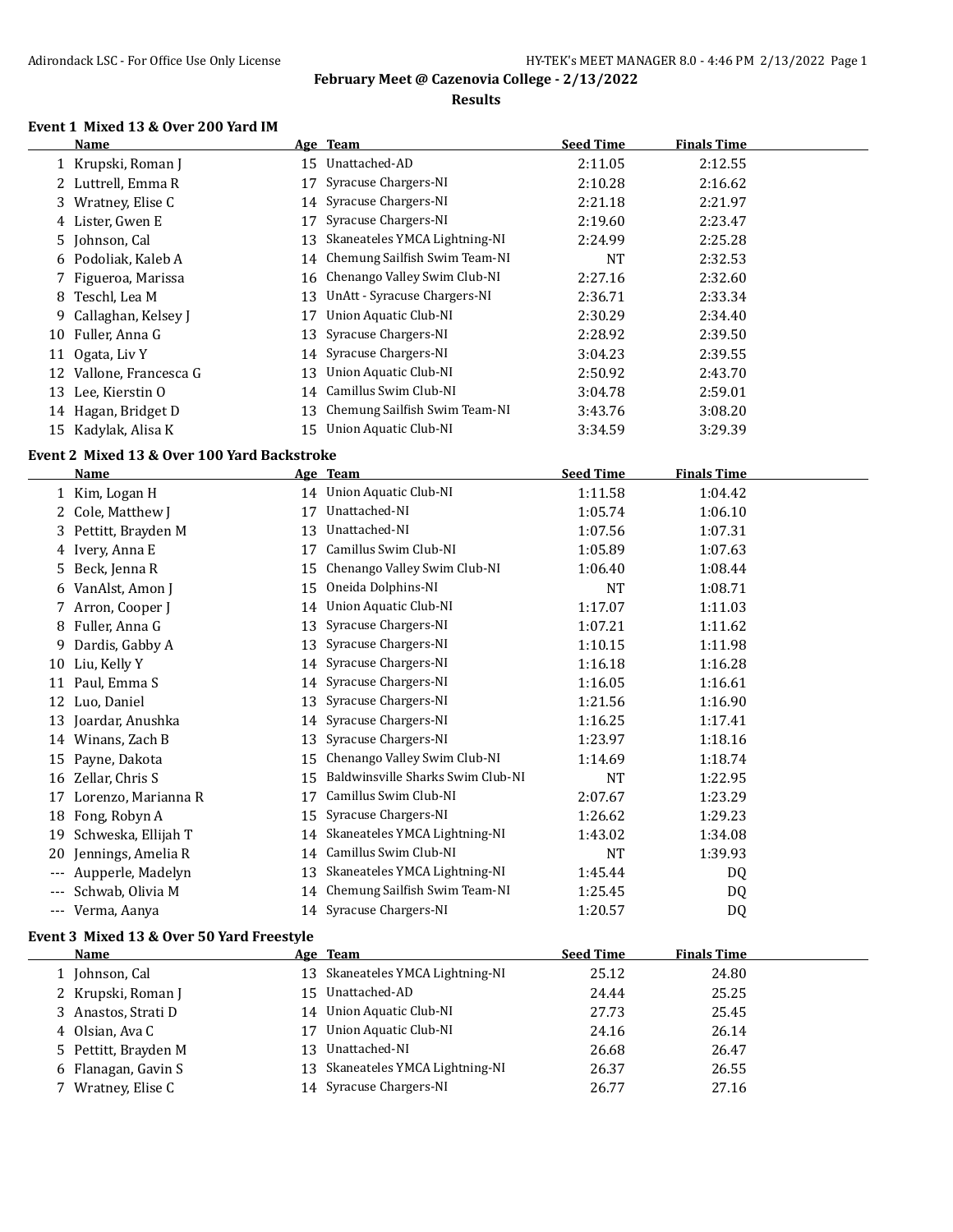#### **Results**

### **(Event 3 Mixed 13 & Over 50 Yard Freestyle)**

|    | <b>Name</b>                                   |    | Age Team                          | <b>Seed Time</b> | <b>Finals Time</b> |  |
|----|-----------------------------------------------|----|-----------------------------------|------------------|--------------------|--|
|    | 8 Ivery, Anna E                               |    | 17 Camillus Swim Club-NI          | 24.62            | 27.30              |  |
| *9 | Butler, Ruby C                                |    | 14 Unattached-NI                  | NT               | 27.37              |  |
| *9 | Teschl, Lea M                                 | 13 | UnAtt - Syracuse Chargers-NI      | 27.34            | 27.37              |  |
|    | 11 Zaryski, Ella A                            | 16 | Camillus Swim Club-NI             | 26.28            | 27.49              |  |
|    | 12 Kim, Logan H                               |    | 14 Union Aquatic Club-NI          | 29.70            | 27.54              |  |
|    | 13 Soprano, Sophia                            |    | 15 Skaneateles YMCA Lightning-NI  | 27.63            | 27.75              |  |
|    | 14 Figueroa, Marissa                          | 16 | Chenango Valley Swim Club-NI      | 27.30            | 27.88              |  |
| 15 | Beck, Jenna R                                 | 15 | Chenango Valley Swim Club-NI      | 26.46            | 28.13              |  |
|    | 16 Lorenzo, Marianna R                        | 17 | Camillus Swim Club-NI             | 27.38            | 29.09              |  |
|    | 17 Lister, Maggie M                           | 15 | Syracuse Chargers-NI              | 28.94            | 29.12              |  |
| 18 | Fowler, Lillian A                             | 15 | Syracuse Chargers-NI              | 34.31            | 29.14              |  |
|    | 19 Luo, Daniel                                | 13 | Syracuse Chargers-NI              | 28.82            | 29.45              |  |
| 20 | Dardis, Gabby A                               | 13 | Syracuse Chargers-NI              | 29.34            | 29.47              |  |
|    | 21 Liu, Kelly Y                               | 14 | Syracuse Chargers-NI              | 30.62            | 29.64              |  |
|    | 22 Millson, Kate R                            | 15 | Syracuse Chargers-NI              | 28.85            | 29.68              |  |
|    | 23 Ivery, Allison L                           |    | 13 Camillus Swim Club-NI          | 32.37            | 29.75              |  |
|    | 24 Ramos, Daniela I                           | 13 | Union Aquatic Club-NI             | 30.54            | 29.93              |  |
| 25 | Kuppinger, Kate E                             | 16 | Camillus Swim Club-NI             | 31.54            | 30.06              |  |
| 26 | Broton, Emma K                                | 15 | Syracuse Chargers-NI              | 30.82            | 30.26              |  |
| 27 | Basile, Chloe R                               | 15 | Union Aquatic Club-NI             | 32.58            | 30.30              |  |
| 28 | Winans, Zach B                                | 13 | Syracuse Chargers-NI              | 30.47            | 30.35              |  |
| 29 | Luttrell, Avery M                             | 15 | Syracuse Chargers-NI              | 30.64            | 31.02              |  |
| 30 | Barnello, Nora K                              | 14 | Syracuse Chargers-NI              | 31.37            | 31.25              |  |
|    | 31 Zellar, Chris S                            | 15 | Baldwinsville Sharks Swim Club-NI | 30.09            | 31.64              |  |
| 32 | Murphy, Hayley                                | 13 | Skaneateles YMCA Lightning-NI     | 32.05            | 31.83              |  |
|    | 33 Paul, Emma S                               | 14 | Syracuse Chargers-NI              | 31.91            | 32.51              |  |
|    | 34 Kligerman, Ezra G                          |    | 13 Syracuse Chargers-NI           | 31.89            | 32.55              |  |
|    | 35 Joardar, Anushka                           | 14 | Syracuse Chargers-NI              | 37.46            | 32.92              |  |
|    | 36 Xavier, Sydney A                           | 13 | Syracuse Chargers-NI              | 34.72            | 33.08              |  |
|    | 37 McLain, Meilissa A                         | 14 | Syracuse Chargers-NI              | 34.90            | 34.32              |  |
| 38 | Williams, Quinzi R                            | 14 | Skaneateles YMCA Lightning-NI     | 34.08            | 34.81              |  |
|    | 39 Schweska, Ellijah T                        |    | 14 Skaneateles YMCA Lightning-NI  | 31.84            | 34.90              |  |
| 40 | Jennings, Amelia R                            | 14 | Camillus Swim Club-NI             | 35.08            | 35.08              |  |
|    | 41 Fong, Robyn A                              | 15 | Syracuse Chargers-NI              | 34.01            | 35.86              |  |
| 42 | Rakhesh, Rehaan N                             | 13 | Syracuse Chargers-NI              | 38.54            | 36.36              |  |
| 43 | Aupperle, Madelyn                             | 13 | Skaneateles YMCA Lightning-NI     | 35.59            | 36.60              |  |
|    | 44 Kadylak, Alisa K                           | 15 | <b>Union Aquatic Club-NI</b>      | 33.46            | 39.00              |  |
|    | --- Verma, Aanya                              | 14 | Syracuse Chargers-NI              | 32.03            | DQ                 |  |
|    | --- Lee, Kierstin O                           |    | 14 Camillus Swim Club-NI          | 31.13            | <b>DQ</b>          |  |
|    | Event 4 Mixed 13 & Over 100 Yard Breaststroke |    |                                   |                  |                    |  |

| Name                  |    | Age Team                         | <b>Seed Time</b> | <b>Finals Time</b> |
|-----------------------|----|----------------------------------|------------------|--------------------|
| 1 Kingsley, Morgan R  |    | 18 Syracuse Chargers-NI          | 1:08.68          | 1:13.04            |
| 2 Anastos, Strati D   |    | 14 Union Aquatic Club-NI         | 1:25.93          | 1:13.89            |
| 3 Johnson, Cal        | 13 | Skaneateles YMCA Lightning-NI    | 1:17.62          | 1:14.49            |
| 4 Olsian, Ava C       | 17 | Union Aquatic Club-NI            | 1:09.88          | 1:17.43            |
| 5 Callaghan, Kelsey J | 17 | Union Aquatic Club-NI            | 1:17.74          | 1:19.35            |
| 6 Lister, Maggie M    |    | 15 Syracuse Chargers-NI          | 1:15.03          | 1:19.42            |
| 7 Fowler, Lillian A   |    | 15 Syracuse Chargers-NI          | <b>NT</b>        | 1:20.41            |
| 8 Podoliak, Kaleb A   |    | 14 Chemung Sailfish Swim Team-NI | 1:21.93          | 1:22.33            |
| 9 Butler, Ruby C      | 14 | Unattached-NI                    | <b>NT</b>        | 1:22.51            |
| 10 Ramos, Daniela I   | 13 | Union Aquatic Club-NI            | 1:23.18          | 1:24.71            |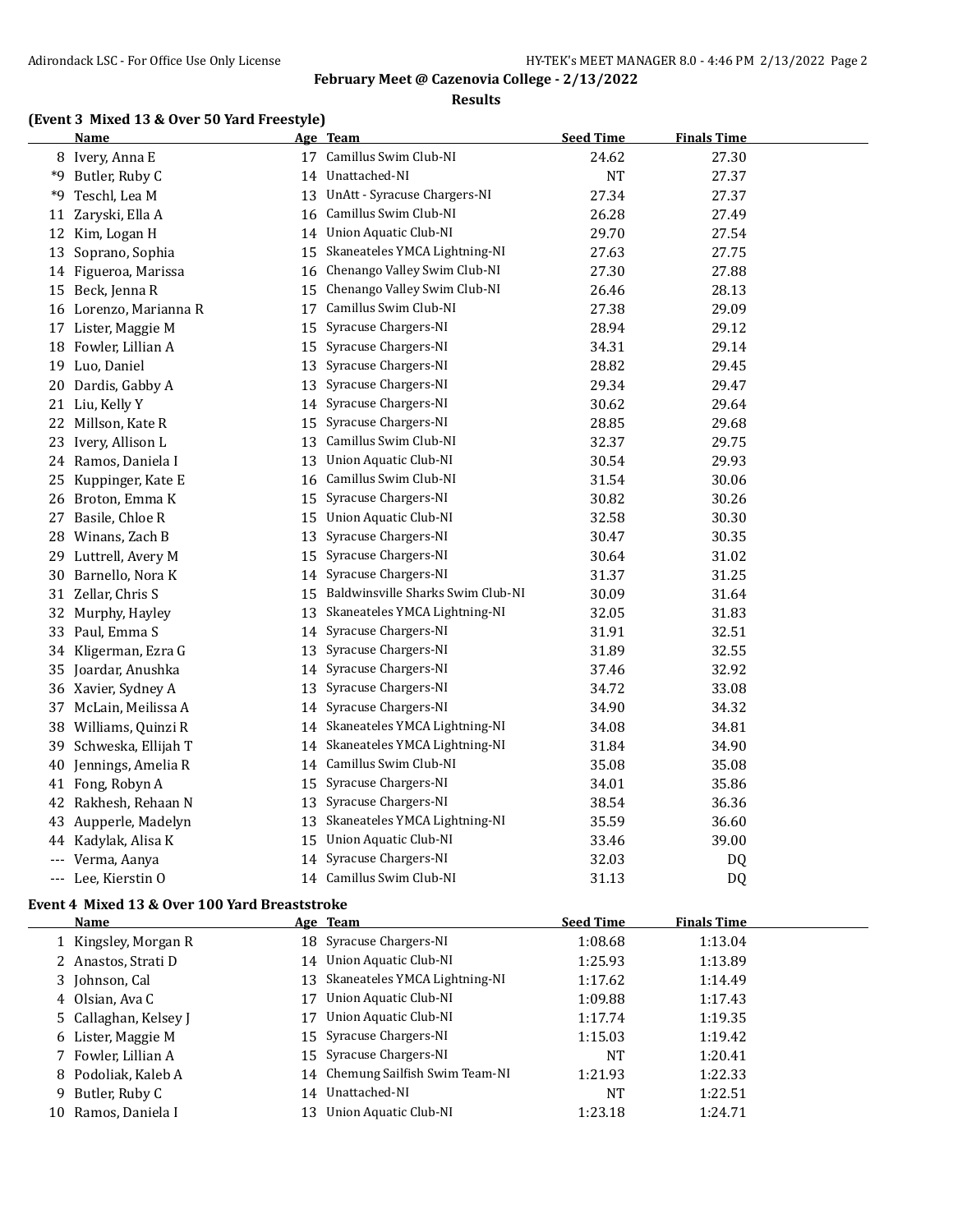**Results**

### **(Event 4 Mixed 13 & Over 100 Yard Breaststroke)**

|     | Name                   |    | Age Team                         | <b>Seed Time</b> | <b>Finals Time</b> |
|-----|------------------------|----|----------------------------------|------------------|--------------------|
|     | 11 Blight, Kristen M   |    | 15 Union Aquatic Club-NI         | 1:20.70          | 1:27.25            |
|     | 12 Ivery, Allison L    |    | 13 Camillus Swim Club-NI         | 1:41.91          | 1:27.85            |
| 13  | Verma, Aanya           |    | 14 Syracuse Chargers-NI          | 1:32.45          | 1:30.02            |
|     | 14 Payne, Dakota       |    | 15 Chenango Valley Swim Club-NI  | 1:27.24          | 1:30.29            |
|     | 15 Ivery, Anna E       | 17 | Camillus Swim Club-NI            | 1:52.85          | 1:30.66            |
|     | 16 Paul, Emma S        |    | 14 Syracuse Chargers-NI          | 1:30.64          | 1:32.87            |
|     | 17 Barnello, Nora K    |    | 14 Syracuse Chargers-NI          | 1:35.81          | 1:34.44            |
|     | 18 Murphy, Hayley      |    | 13 Skaneateles YMCA Lightning-NI | 1:36.41          | 1:34.83            |
| 19. | Schwab. Olivia M       |    | 14 Chemung Sailfish Swim Team-NI | 1:38.42          | 1:38.92            |
|     | 20 Williams, Quinzi R  |    | 14 Skaneateles YMCA Lightning-NI | 1:45.62          | 1:45.71            |
|     | 21 Kadylak, Alisa K    |    | 15 Union Aquatic Club-NI         | 1:46.99          | 1:47.72            |
|     | 22 Schweska, Ellijah T |    | 14 Skaneateles YMCA Lightning-NI | NT               | 2:06.68            |
|     |                        |    |                                  |                  |                    |

#### **Event 5 Mixed 13 & Over 200 Yard Freestyle**

|    | Name                                       |    | Age Team                        | <b>Seed Time</b> | <b>Finals Time</b> |
|----|--------------------------------------------|----|---------------------------------|------------------|--------------------|
|    | 1 Krupski, Roman J                         |    | 15 Unattached-AD                | 1:56.61          | 2:00.62            |
|    | 2 Anderson, Koen T                         | 13 | UnAtt - Syracuse Chargers-NI    | 2:01.12          | 2:01.56            |
|    | 3 VanAlst, Amon J                          | 15 | Oneida Dolphins-NI              | 2:05.16          | 2:04.91            |
|    | 4 Johnson, Cal                             | 13 | Skaneateles YMCA Lightning-NI   | 2:06.32          | 2:04.93            |
|    | 5 Anastos, Strati D                        |    | 14 Union Aquatic Club-NI        | 2:17.21          | 2:09.08            |
| 6  | Teschl, Lea M                              | 13 | UnAtt - Syracuse Chargers-NI    | 2:09.92          | 2:09.66            |
|    | 7 Pettitt, Brayden M                       | 13 | Unattached-NI                   | 2:06.51          | 2:10.81            |
| 8  | Flanagan, Gavin S                          | 13 | Skaneateles YMCA Lightning-NI   | <b>NT</b>        | 2:11.98            |
| 9  | Soprano, Sophia                            | 15 | Skaneateles YMCA Lightning-NI   | 2:11.36          | 2:13.04            |
| 10 | Arron, Cooper J                            |    | 14 Union Aquatic Club-NI        | 2:23.79          | 2:15.35            |
| 11 | Ogata, Liv Y                               | 14 | Syracuse Chargers-NI            | 2:34.83          | 2:17.75            |
|    | 12 Fuller, Anna G                          | 13 | Syracuse Chargers-NI            | 2:31.18          | 2:18.50            |
| 13 | Basile, Chloe R                            | 15 | Union Aquatic Club-NI           | 2:23.57          | 2:23.97            |
|    | 14 Barrows, Kelsey M                       | 17 | Chenango Valley Swim Club-NI    | <b>NT</b>        | 2:27.73            |
|    | 15 Winans, Zach B                          | 13 | Syracuse Chargers-NI            | 2:29.43          | 2:29.82            |
|    | 16 Broton, Emma K                          | 15 | Syracuse Chargers-NI            | 2:38.26          | 2:30.55            |
|    | 17 Lorenzo, Marianna R                     | 17 | Camillus Swim Club-NI           | 2:24.01          | 2:31.53            |
| 18 | Barnello, Nora K                           | 14 | Syracuse Chargers-NI            | 2:34.03          | 2:32.83            |
|    | 19 Kuppinger, Kate E                       |    | 16 Camillus Swim Club-NI        | <b>NT</b>        | 2:38.21            |
|    | 20 Joardar, Anushka                        | 14 | Syracuse Chargers-NI            | 2:52.38          | 2:38.63            |
|    | 21 Kligerman, Ezra G                       | 13 | Syracuse Chargers-NI            | 2:44.63          | 2:41.60            |
|    | 22 Duckworth, Destiny                      | 16 | Chenango Valley Swim Club-NI    | 2:35.39          | 2:46.76            |
|    | 23 Williams, Quinzi R                      | 14 | Skaneateles YMCA Lightning-NI   | 3:13.06          | 2:50.18            |
|    | 24 Jennings, Amelia R                      | 14 | Camillus Swim Club-NI           | <b>NT</b>        | 2:54.31            |
|    | 25 McLain, Meilissa A                      | 14 | Syracuse Chargers-NI            | 3:38.85          | 2:56.73            |
|    | 26 Aupperle, Madelyn                       | 13 | Skaneateles YMCA Lightning-NI   | <b>NT</b>        | 3:07.14            |
|    | 27 Rakhesh, Rehaan N                       | 13 | Syracuse Chargers-NI            | <b>NT</b>        | 3:13.35            |
|    | Event 6 Mixed 13 & Over 200 Yard Butterfly |    |                                 |                  |                    |
|    | Name                                       |    | Age Team                        | <b>Seed Time</b> | <b>Finals Time</b> |
|    | 1 Luttrell, Emma R                         |    | 17 Syracuse Chargers-NI         | 2:08.48          | 2:14.96            |
|    | 2 Cole, Matthew J                          | 17 | Unattached-NI                   | 2:26.10          | 2:24.22            |
|    | 3 Figueroa, Marissa                        |    | 16 Chenango Valley Swim Club-NI | <b>NT</b>        | 2:38.57            |
|    | Event 7 Mixed 13 & Over 100 Yard IM        |    |                                 |                  |                    |
|    | Name                                       |    | Age Team                        | <b>Seed Time</b> | <b>Finals Time</b> |
|    | 1 Anastos, Strati D                        |    | 14 Union Aquatic Club-NI        | 1:11.22          | 1:06.22            |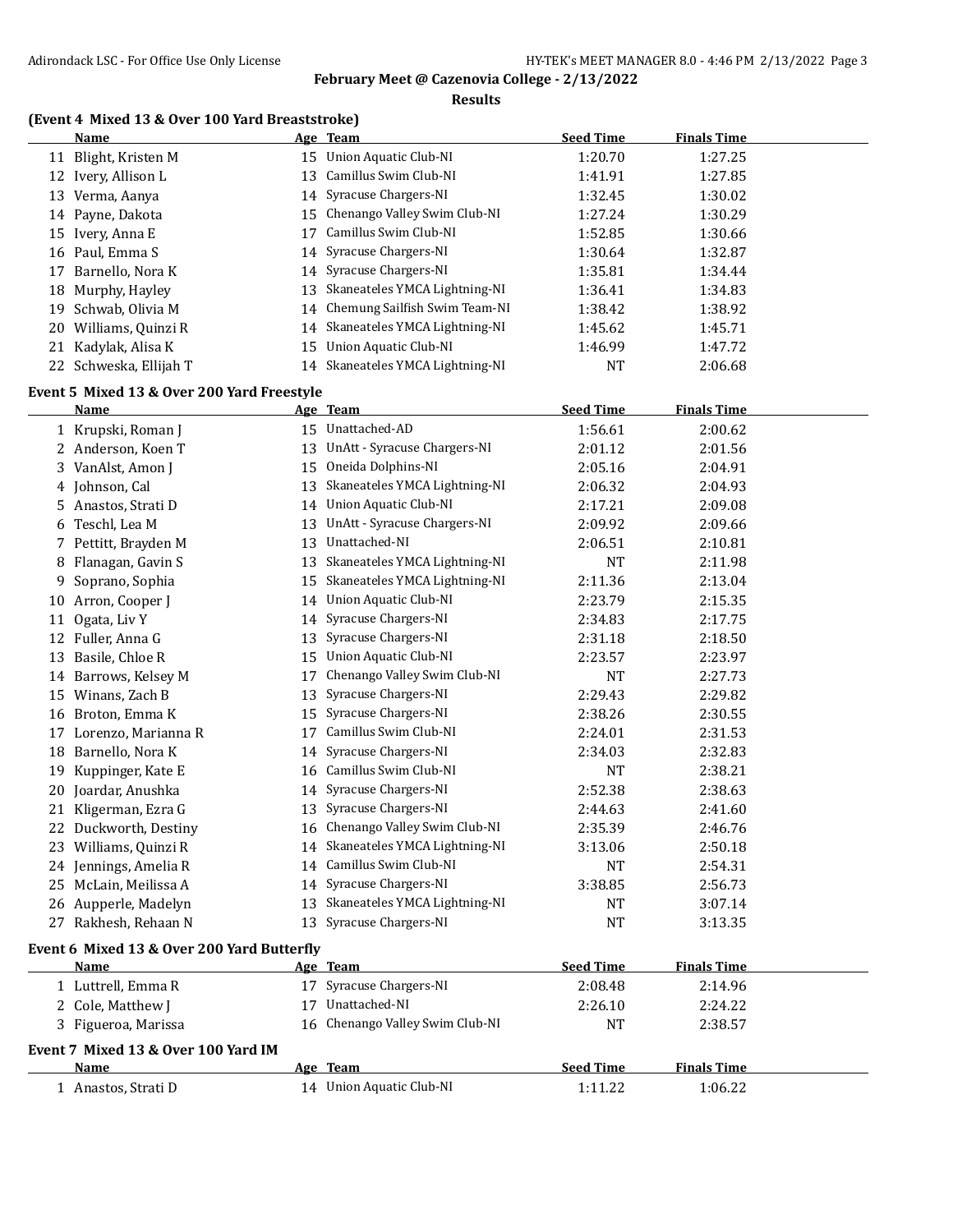#### **Results**

### **(Event 7 Mixed 13 & Over 100 Yard IM)**

|    | <b>Name</b>                                 |    | Age Team                        | <b>Seed Time</b> | <b>Finals Time</b> |  |
|----|---------------------------------------------|----|---------------------------------|------------------|--------------------|--|
| 2  | Kingsley, Morgan R                          | 18 | Syracuse Chargers-NI            | 1:12.52          | 1:07.94            |  |
| 3  | Zaryski, Ella A                             | 16 | Camillus Swim Club-NI           | 1:10.53          | 1:08.35            |  |
| 4  | Arron, Cooper J                             | 14 | Union Aquatic Club-NI           | 1:19.86          | 1:09.56            |  |
| 5  | Ivery, Anna E                               | 17 | Camillus Swim Club-NI           | 1:13.86          | 1:09.84            |  |
| 6  | Beck, Jenna R                               | 15 | Chenango Valley Swim Club-NI    | 1:08.02          | 1:09.86            |  |
| 7  | Flanagan, Gavin S                           | 13 | Skaneateles YMCA Lightning-NI   | <b>NT</b>        | 1:10.73            |  |
| 8  | Soprano, Sophia                             | 15 | Skaneateles YMCA Lightning-NI   | 1:18.41          | 1:11.01            |  |
| 9  | Butler, Rainbow C                           | 14 | Unattached-NI                   | <b>NT</b>        | 1:12.05            |  |
| 10 | Luo, Daniel                                 | 13 | Syracuse Chargers-NI            | 1:18.05          | 1:12.55            |  |
|    | 11 Millson, Kate R                          | 15 | Syracuse Chargers-NI            | 1:13.55          | 1:12.88            |  |
| 12 | Fuller, Anna G                              | 13 | Syracuse Chargers-NI            | 1:15.01          | 1:13.43            |  |
| 13 | Lister, Maggie M                            | 15 | Syracuse Chargers-NI            | 1:13.50          | 1:13.82            |  |
| 14 | Ogata, Liv Y                                | 14 | Syracuse Chargers-NI            | 1:12.24          | 1:14.89            |  |
|    | 15 Ramos, Daniela I                         | 13 | <b>Union Aquatic Club-NI</b>    | 1:13.18          | 1:15.04            |  |
| 16 | Liu, Kelly Y                                | 14 | Syracuse Chargers-NI            | 1:18.86          | 1:15.78            |  |
| 17 | Fowler, Lillian A                           | 15 | Syracuse Chargers-NI            | 1:33.83          | 1:16.65            |  |
| 18 | Blight, Kristen M                           | 15 | <b>Union Aquatic Club-NI</b>    | 1:20.96          | 1:16.99            |  |
| 19 | Dardis, Gabby A                             | 13 | Syracuse Chargers-NI            | 1:14.72          | 1:17.97            |  |
| 20 | Vallone, Francesca G                        | 13 | Union Aquatic Club-NI           | 1:28.81          | 1:17.99            |  |
| 21 | Winans, Zach B                              | 13 | Syracuse Chargers-NI            | 1:37.27          | 1:18.67            |  |
| 22 | Paul, Emma S                                | 14 | Syracuse Chargers-NI            | 1:27.57          | 1:21.15            |  |
| 23 | Ivery, Allison L                            | 13 | Camillus Swim Club-NI           | 1:28.32          | 1:21.92            |  |
| 24 | Verma, Aanya                                | 14 | Syracuse Chargers-NI            | 1:30.63          | 1:21.94            |  |
| 25 | Broton, Emma K                              | 15 | Syracuse Chargers-NI            | 1:26.58          | 1:22.74            |  |
| 26 | Barnello, Nora K                            | 14 | Syracuse Chargers-NI            | 1:20.72          | 1:23.26            |  |
| 27 | Murphy, Hayley                              | 13 | Skaneateles YMCA Lightning-NI   | 1:24.95          | 1:23.79            |  |
| 28 | Kligerman, Ezra G                           | 13 | Syracuse Chargers-NI            | 1:22.51          | 1:24.14            |  |
| 29 | Joardar, Anushka                            | 14 | Syracuse Chargers-NI            | 1:20.64          | 1:24.29            |  |
| 30 | Schwab, Olivia M                            | 14 | Chemung Sailfish Swim Team-NI   | 1:25.10          | 1:24.83            |  |
|    | 31 Hagan, Bridget D                         | 13 | Chemung Sailfish Swim Team-NI   | 1:36.06          | 1:25.48            |  |
|    | 32 Xavier, Sydney A                         | 13 | Syracuse Chargers-NI            | 1:28.78          | 1:26.34            |  |
| 33 | Williams, Quinzi R                          | 14 | Skaneateles YMCA Lightning-NI   | 1:30.50          | 1:29.12            |  |
| 34 | Fong, Robyn A                               | 15 | Syracuse Chargers-NI            | 1:33.72          | 1:29.30            |  |
| 35 | McLain, Meilissa A                          | 14 | Syracuse Chargers-NI            | <b>NT</b>        | 1:37.68            |  |
| 36 | Aupperle, Madelyn                           | 13 | Skaneateles YMCA Lightning-NI   | 1:39.44          | 1:44.60            |  |
| 37 | Rakhesh, Rehaan N                           | 13 | Syracuse Chargers-NI            | <b>NT</b>        | 1:50.49            |  |
|    | --- Kadylak, Alisa K                        |    | 15 Union Aquatic Club-NI        | 1:34.08          | DQ                 |  |
|    | Event 8 Mixed 13 & Over 200 Yard Backstroke |    |                                 |                  |                    |  |
|    | <b>Name</b>                                 |    | Age Team                        | <b>Seed Time</b> | <b>Finals Time</b> |  |
|    | 1 Anderson, Koen T                          |    | 13 UnAtt - Syracuse Chargers-NI | NT               | 2:22.75            |  |
|    | 2 VanAlst, Amon J                           |    | 15 Oneida Dolphins-NI           | 2:27.57          | 2:23.20            |  |
|    | 3 Lister, Gwen E                            |    | 17 Syracuse Chargers-NI         | 2:23.17          | 2:23.95            |  |

| 4 Pettitt, Brayden M | Unattached-NI<br>13.             | 2:28.29                                       | 2:27.60            |  |  |  |  |  |
|----------------------|----------------------------------|-----------------------------------------------|--------------------|--|--|--|--|--|
| 5 Podoliak, Kaleb A  | 14 Chemung Sailfish Swim Team-NI | <b>NT</b>                                     | 2:32.88            |  |  |  |  |  |
| 6 Dardis, Gabby A    | 13 Syracuse Chargers-NI          | 2:31.32                                       | 2:34.94            |  |  |  |  |  |
| 7 Lee, Kierstin O    | Camillus Swim Club-NI<br>14      | 3:19.25                                       | 2:54.01            |  |  |  |  |  |
|                      |                                  | Event 9 Mixed 13 & Over 200 Yard Breaststroke |                    |  |  |  |  |  |
|                      |                                  |                                               |                    |  |  |  |  |  |
| <b>Name</b>          | Age Team                         | <b>Seed Time</b>                              | <b>Finals Time</b> |  |  |  |  |  |
| 1 Wratney, Elise C   | 14 Syracuse Chargers-NI          | 2:43.69                                       | 2:35.75            |  |  |  |  |  |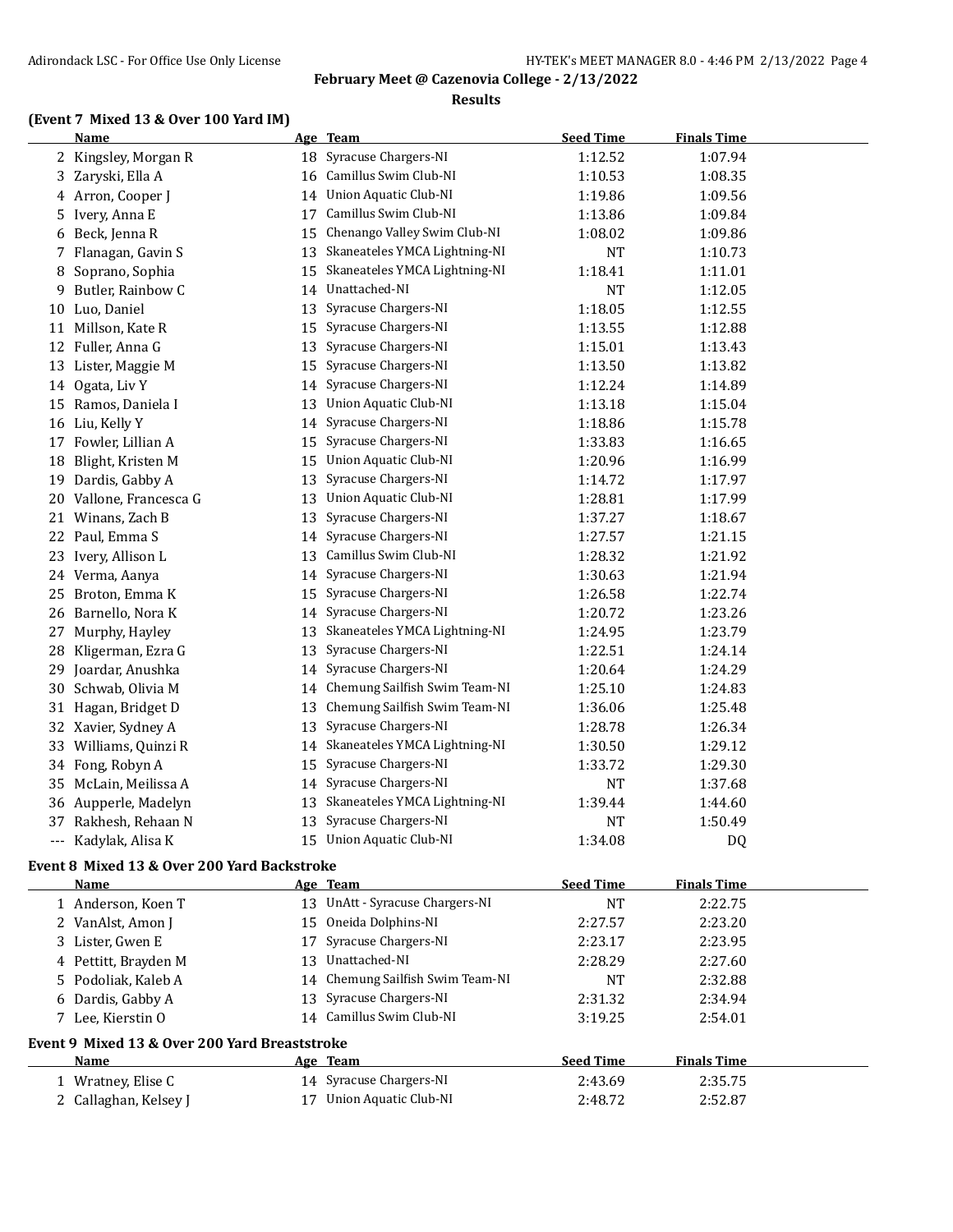**Results**

|    | (Event 9 Mixed 13 & Over 200 Yard Breaststroke)<br>Name |    | Age Team                             | <b>Seed Time</b> | <b>Finals Time</b> |  |
|----|---------------------------------------------------------|----|--------------------------------------|------------------|--------------------|--|
|    | 3 Luo, Daniel                                           |    | 13 Syracuse Chargers-NI              | 3:21.92          | 2:54.87            |  |
|    | 4 Butler, Ruby C                                        |    | 14 Unattached-NI                     | NT               | 2:56.26            |  |
|    | 5 Butler, Rainbow C                                     |    | 14 Unattached-NI                     | NT               | 2:57.27            |  |
| 6  | Murphy, Hayley                                          |    | 13 Skaneateles YMCA Lightning-NI     | NT               | 3:22.22            |  |
|    | 7 Xavier, Sydney A                                      |    | 13 Syracuse Chargers-NI              | <b>NT</b>        | 3:29.17            |  |
|    | 8 McLain, Meilissa A                                    |    | 14 Syracuse Chargers-NI              | <b>NT</b>        | 3:40.24            |  |
|    | Event 10 Mixed 13 & Over 500 Yard Freestyle             |    |                                      |                  |                    |  |
|    | Name                                                    |    | Age Team                             | <b>Seed Time</b> | <b>Finals Time</b> |  |
|    | 1 Krupski, Roman J                                      |    | 15 Unattached-AD                     | 5:32.89          | 5:27.90            |  |
|    | 2 VanAlst, Amon J                                       | 15 | Oneida Dolphins-NI                   | 5:22.85          | 5:36.56            |  |
|    | 3 Lister, Gwen E                                        |    | 17 Syracuse Chargers-NI              | 5:40.89          | 5:38.17            |  |
|    | 4 Cole, Matthew J                                       | 17 | Unattached-NI                        | 5:46.69          | 5:39.59            |  |
| 5  | Teschl, Lea M                                           | 13 | UnAtt - Syracuse Chargers-NI         | 5:55.85          | 5:51.85            |  |
| 6  | Millson, Kate R                                         |    | 15 Syracuse Chargers-NI              | 6:08.23          | 5:52.79            |  |
| 7  | Beck, Jenna R                                           |    | 15 Chenango Valley Swim Club-NI      | 5:42.79          | 6:00.45            |  |
|    | Olsian, Ava C                                           | 17 | <b>Union Aquatic Club-NI</b>         | 6:08.19          | 6:11.37            |  |
| 8  | Basile, Chloe R                                         | 15 | Union Aquatic Club-NI                | 6:12.62          | 6:27.22            |  |
| 9  |                                                         |    | Chenango Valley Swim Club-NI         |                  |                    |  |
| 10 | Payne, Dakota                                           | 15 |                                      | 7:23.75          | 6:46.18            |  |
|    | 11 Duckworth, Destiny                                   |    | 16 Chenango Valley Swim Club-NI      | 6:56.69          | 7:29.92            |  |
|    | Event 11 Mixed 12 & Under 200 Yard IM                   |    |                                      |                  |                    |  |
|    | Name                                                    |    | Age Team                             | <b>Seed Time</b> | <b>Finals Time</b> |  |
|    | 1 Abrams, Leah K                                        |    | 12 Syracuse Chargers-NI              | <b>NT</b>        | 2:44.09            |  |
|    | 2 Wheeler, Sammy A                                      |    | 12 Syracuse Chargers-NI              | 3:08.60          | 2:51.42            |  |
|    | 3 Duggal, Laila                                         |    | 12 Syracuse Chargers-NI              | NT               | 2:54.23            |  |
|    | 4 MacMaster, Molly M                                    |    | 11 Skaneateles YMCA Lightning-NI     | <b>NT</b>        | 3:06.78            |  |
|    | 5 Bright, Cora P                                        |    | 11 Syracuse Chargers-NI              | 3:15.52          | 3:08.14            |  |
|    | 6 Stank, Amelia D                                       |    | 10 Union Aquatic Club-NI             | 3:03.40          | 3:12.09            |  |
|    | Event 12 Mixed 12 & Under 100 Yard Backstroke           |    |                                      |                  |                    |  |
|    | Name                                                    |    | Age Team                             | <b>Seed Time</b> | <b>Finals Time</b> |  |
|    | 1 Ioannisci, Gianna M                                   |    | 12 Union Aquatic Club-NI             | 1:09.99          | 1:15.82            |  |
|    | 2 Wales, Thearyn J                                      |    | 12 Syracuse Chargers-NI              | 1:18.09          | 1:16.74            |  |
|    | 3 Prendergast, Ben L                                    |    | 12 Syracuse Chargers-NI              | NT               | 1:16.85            |  |
|    | 4 Wheeler, Sammy A                                      |    | 12 Syracuse Chargers-NI              | 1:17.47          | 1:18.34            |  |
|    | 5 Koenig, Sofia F                                       |    | 12 Syracuse Chargers-NI              | 1:17.27          | 1:19.94            |  |
|    | 6 Lee, Brady J                                          |    | 12 Camillus Swim Club-NI             | 1:30.91          | 1:19.97            |  |
|    | 7 Stank, Amelia D                                       | 10 | Union Aquatic Club-NI                | 1:26.62          | 1:22.30            |  |
| 8  | Fisher, Maria V                                         | 12 | Camillus Swim Club-NI                | 2:01.96          | 1:23.53            |  |
| 9  | Jones, Evelyn P                                         |    | 12 Camillus Swim Club-NI             | 1:30.18          | 1:25.09            |  |
| 10 | Roman, Vlad                                             | 12 | Syracuse Chargers-NI                 | 1:40.12          | 1:25.54            |  |
| 11 | Kadylak, Liana J                                        | 12 | <b>Union Aquatic Club-NI</b>         | 1:27.82          | 1:26.21            |  |
| 12 | Prendergast, Emme K                                     | 10 | Syracuse Chargers-NI                 | NT               | 1:26.52            |  |
| 13 | Bucci, Sebastian                                        | 12 | Chenango Valley Swim Club-NI         | 1:29.21          | 1:27.79            |  |
| 14 | Kuss, Sarah N                                           | 11 | Syracuse Chargers-NI                 | 1:33.49          | 1:30.62            |  |
| 15 | Cuddy, Connor R                                         | 12 | Syracuse Chargers-NI                 | NT               | 1:31.25            |  |
| 16 | Cuddy, Dylan A                                          | 12 | Syracuse Chargers-NI                 | NT               | 1:32.39            |  |
| 17 | Baldwin, Lily                                           | 10 | Chenango Valley Swim Club-NI         | NT               | 1:33.42            |  |
| 18 | Hagan, Eleanor C                                        | 11 | Chemung Sailfish Swim Team-NI        | 1:54.18          | 1:34.27            |  |
|    | 19 Fogel, Mason H                                       | 10 | Syracuse Chargers-NI                 | NT               | 1:36.46            |  |
|    | 20 Mierek, Casey P                                      |    | 12 Baldwinsville Sharks Swim Club-NI | <b>NT</b>        | 1:41.51            |  |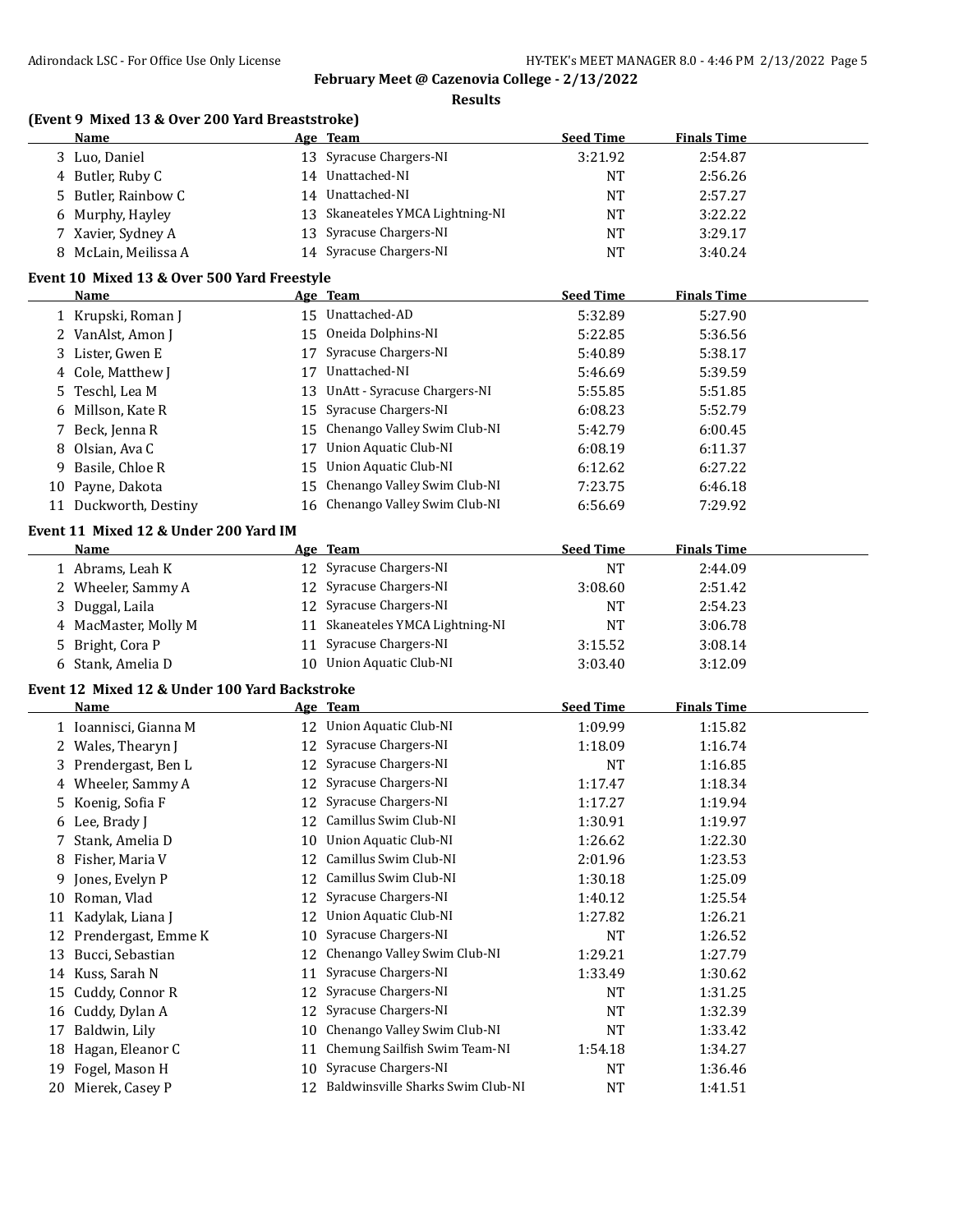**Results**

|       | (Event 12 Mixed 12 & Under 100 Yard Backstroke) |    |                                      |                  |                    |  |
|-------|-------------------------------------------------|----|--------------------------------------|------------------|--------------------|--|
|       | Name                                            |    | Age Team                             | <b>Seed Time</b> | <b>Finals Time</b> |  |
|       | 21 Fetterman, Audrey E                          |    | 11 Syracuse Chargers-NI              | <b>NT</b>        | 1:46.65            |  |
|       | 22 Abrams, Molly R                              |    | 9 Syracuse Chargers-NI               | 1:53.79          | 1:51.00            |  |
|       | --- Lorenzo, Michael P                          |    | 10 Camillus Swim Club-NI             | NT               | DQ                 |  |
|       | --- Dubler, Jillian M                           |    | 11 Baldwinsville Sharks Swim Club-NI | <b>NT</b>        | DQ                 |  |
|       | Event 13 Mixed 12 & Under 50 Yard Freestyle     |    |                                      |                  |                    |  |
|       | Name                                            |    | Age Team                             | <b>Seed Time</b> | <b>Finals Time</b> |  |
|       | 1 Prendergast, Jack J                           |    | 12 Syracuse Chargers-NI              | 30.38            | 29.13              |  |
|       | 2 Lim, Yih Hui                                  | 11 | Union Aquatic Club-NI                | 30.98            | 29.22              |  |
|       | 3 Ioannisci, Gianna M                           | 12 | Union Aquatic Club-NI                | 33.11            | 30.08              |  |
|       | 4 Abrams, Leah K                                | 12 | Syracuse Chargers-NI                 | 30.89            | 30.09              |  |
|       | 5 Wheeler, Sammy A                              | 12 | Syracuse Chargers-NI                 | 28.87            | 30.42              |  |
|       | 6 Bennett, Landyn                               | 11 | Skaneateles YMCA Lightning-NI        | 31.09            | 30.47              |  |
|       | 7 Williams, Julia M                             | 11 | Skaneateles YMCA Lightning-NI        | 31.05            | 30.68              |  |
|       | 8 Lee, Ryan P                                   |    | 10 Camillus Swim Club-NI             | 31.32            | 30.95              |  |
| 9     | Szkotak, Caydence L                             | 12 | Baldwinsville Sharks Swim Club-NI    | 32.97            | 31.69              |  |
| 10    | Echols, Ethan M                                 | 11 | Skaneateles YMCA Lightning-NI        | 32.87            | 33.00              |  |
|       | 11 Groshans, Meghan E                           | 11 | Syracuse Chargers-NI                 | 33.75            | 33.06              |  |
|       | 12 Fisher, Maria V                              |    | 12 Camillus Swim Club-NI             | 32.39            | 33.14              |  |
|       | 13 Nizar, Owen S                                |    | 12 Baldwinsville Sharks Swim Club-NI | 35.47            | 33.19              |  |
|       | 14 Collier, Reese A                             | 12 | Chemung Sailfish Swim Team-NI        | 33.35            | 33.25              |  |
|       | 15 MacMaster, Molly M                           | 11 | Skaneateles YMCA Lightning-NI        | 33.18            | 33.43              |  |
|       | *16 Prendergast, Emme K                         | 10 | Syracuse Chargers-NI                 | 34.48            | 33.59              |  |
|       | *16 Pilon, Vivian M                             | 11 | Skaneateles YMCA Lightning-NI        | 32.96            | 33.59              |  |
| 18    | Schroth, Anna L                                 | 12 | Syracuse Chargers-NI                 | 35.35            | 33.64              |  |
| 19    | Shaw, Stella R                                  |    | 12 Baldwinsville Sharks Swim Club-NI | 34.44            | 33.74              |  |
| 20    | Grady, Caylinn M                                | 11 | Skaneateles YMCA Lightning-NI        | 34.06            | 34.02              |  |
| 21    | Burge, Raegan J                                 | 12 | Chemung Sailfish Swim Team-NI        | 33.43            | 34.31              |  |
| 22    | Kligerman, Silas J                              | 11 | Syracuse Chargers-NI                 | 34.49            | 34.56              |  |
|       | 23 Pietricola, Natalie G                        | 11 | Baldwinsville Sharks Swim Club-NI    | <b>NT</b>        | 34.62              |  |
|       | 24 Stone, Mitchem G                             | 12 | Syracuse Chargers-NI                 | 33.14            | 34.74              |  |
| 25.   | DelSanto, Michael A                             | 12 | <b>Union Aquatic Club-NI</b>         | 34.83            | 35.07              |  |
|       | 26 Dotts, Payton E                              | 12 | Chemung Sailfish Swim Team-NI        | 35.35            | 35.17              |  |
|       | 27 Wang, Dylan                                  | 11 | Syracuse Chargers-NI                 | 36.38            | 35.60              |  |
|       | 28 Scales, Nora M                               |    | 12 Baldwinsville Sharks Swim Club-NI | <b>NT</b>        | 35.87              |  |
|       | 29 Fetterman, Audrey E                          |    | 11 Syracuse Chargers-NI              | 38.42            | 36.01              |  |
|       | 30 Kuss, Sarah N                                |    | 11 Syracuse Chargers-NI              | 35.87            | 36.19              |  |
|       | 31 Krupski, Zachary C                           | 10 | Unattached-AD                        | 36.57            | 36.20              |  |
| 32    | Glowacki, Ryleigh O                             | 10 | Baldwinsville Sharks Swim Club-NI    | 38.34            | 36.31              |  |
| 33    | Steck, Natalie A                                | 10 | Chemung Sailfish Swim Team-NI        | 39.02            | 36.32              |  |
|       | 34 Gonzalez, Leah K                             | 12 | Chemung Sailfish Swim Team-NI        | 35.99            | 36.59              |  |
|       | 35 Nabewaniec, Olivia G                         | 11 | Camillus Swim Club-NI                | 38.27            | 37.72              |  |
|       | 36 Heaphy, Claire D                             | 11 | Camillus Swim Club-NI                | 37.14            | 37.74              |  |
| 37    | Mierek, Casey P                                 | 12 | Baldwinsville Sharks Swim Club-NI    | 38.64            | 37.75              |  |
| 38    | Fogel, Mason H                                  | 10 | Syracuse Chargers-NI                 | 39.69            | 37.93              |  |
| $*39$ | O'Shaughnessy, McKR                             | 11 | Union Aquatic Club-NI                | 38.84            | 38.27              |  |
| $*39$ | Simiele, Olivia M                               | 12 | Syracuse Chargers-NI                 | 38.71            | 38.27              |  |
| 41    | Eastman, Alex L                                 | 10 | Syracuse Chargers-NI                 | 37.42            | 38.28              |  |
|       | 42 Lim, Yih Xinn                                | 10 | <b>Union Aquatic Club-NI</b>         | 43.08            | 38.37              |  |
|       | 43 Doran, Hollis R                              | 12 | Baldwinsville Sharks Swim Club-NI    | 38.85            | 38.53              |  |
|       | 44 Cozma, David A                               | 10 | <b>Union Aquatic Club-NI</b>         | 39.70            | 38.88              |  |
|       | 45 Monnin, Alexis                               |    | 12 Chenango Valley Swim Club-NI      | 36.73            | 39.37              |  |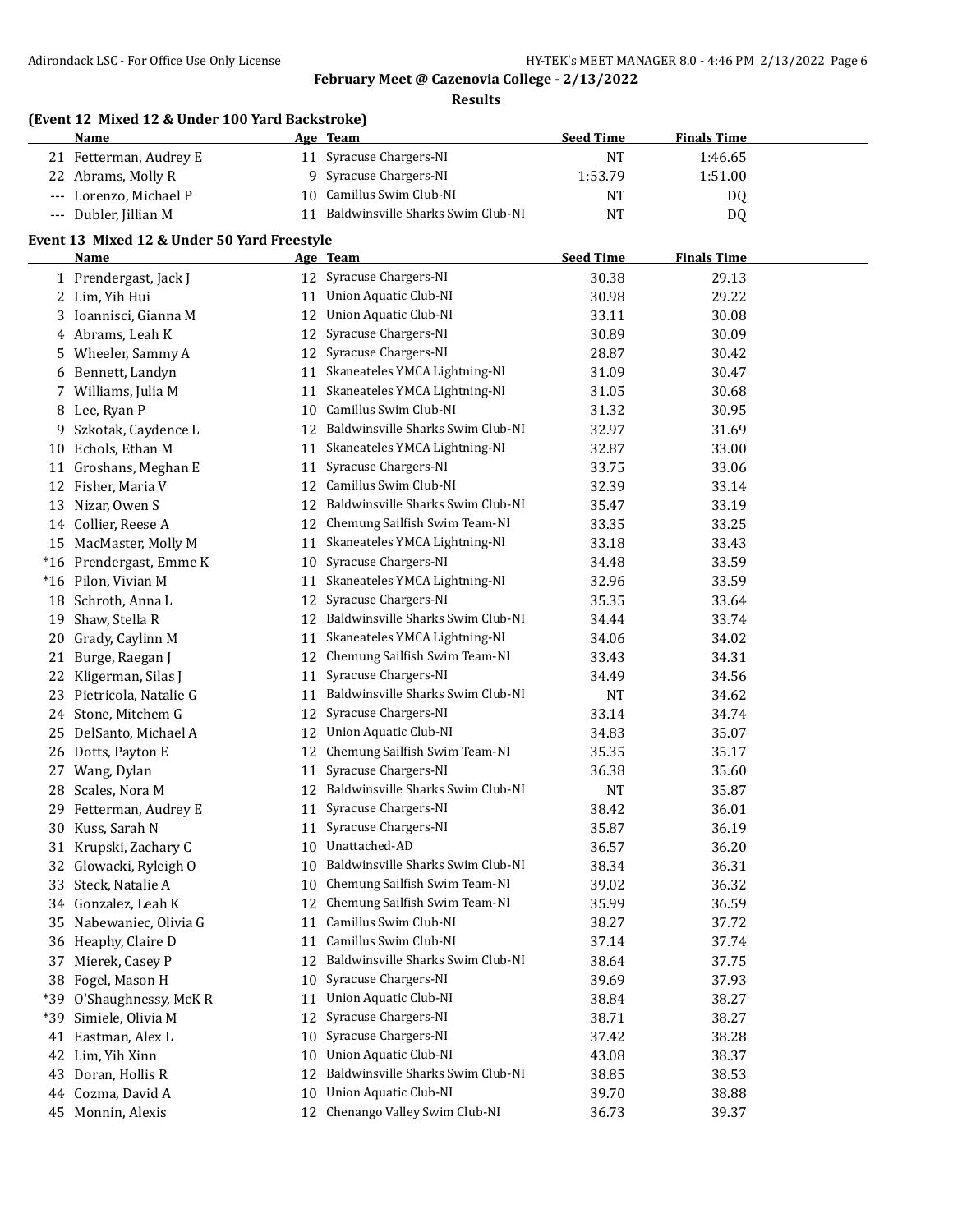#### **Results**

### **(Event 13 Mixed 12 & Under 50 Yard Freestyle)**

|     | <b>Name</b>                |    | Age Team                          | <b>Seed Time</b> | <b>Finals Time</b> |  |
|-----|----------------------------|----|-----------------------------------|------------------|--------------------|--|
|     | 46 Murphy, Madison H       |    | 10 Union Aquatic Club-NI          | 42.70            | 39.96              |  |
| 47  | Benjamin, Izzy R           | 11 | Syracuse Chargers-NI              | 40.86            | 39.99              |  |
| 48  | Dubiel, Tatum O            | 9  | Baldwinsville Sharks Swim Club-NI | <b>NT</b>        | 40.04              |  |
| 49  | Howe, Avery E              | 9  | Syracuse Chargers-NI              | 40.19            | 40.10              |  |
| 50  | Church, Leah J             | 10 | Chemung Sailfish Swim Team-NI     | 44.75            | 40.61              |  |
|     | 51 Wallis, Lilly S         | 11 | Syracuse Chargers-NI              | 41.49            | 40.63              |  |
|     | 52 Dubler, Jillian M       | 11 | Baldwinsville Sharks Swim Club-NI | 39.63            | 41.60              |  |
| 53  | Nicholas, Grace/ Gigi A    | 9  | Syracuse Chargers-NI              | 42.99            | 41.77              |  |
|     | 54 Halbig, Ella M          | 11 | Syracuse Chargers-NI              | <b>NT</b>        | 42.01              |  |
| 55  | Sumner, Mason A            | 9  | Syracuse Chargers-NI              | <b>NT</b>        | 42.21              |  |
| 56  | Kadylak, Emma G            | 9  | Union Aquatic Club-NI             | 42.74            | 42.31              |  |
|     | 57 Newkirk, Aubrey O       | 10 | Chemung Sailfish Swim Team-NI     | 41.67            | 43.11              |  |
| 58  | Verma, Aadit               | 10 | Syracuse Chargers-NI              | 44.37            | 43.26              |  |
| 59  | Brennan, Reese B           | 8  | Skaneateles YMCA Lightning-NI     | <b>NT</b>        | 43.37              |  |
| 60  | Doran, Molly L             | 10 | Chemung Sailfish Swim Team-NI     | 41.78            | 44.40              |  |
|     | 61 Kapic, Una K            | 12 | Camillus Swim Club-NI             | 44.74            | 44.41              |  |
| 62  | Echols, Zachary C          | 8  | Skaneateles YMCA Lightning-NI     | 42.58            | 44.82              |  |
| 63  | Goulette, Henry C          | 11 | Baldwinsville Sharks Swim Club-NI | 1:00.69          | 44.84              |  |
|     | 64 Pazcoguin, Ben          | 10 | Baldwinsville Sharks Swim Club-NI | 45.03            | 45.02              |  |
| 65  | Kiley, Talon G             | 10 | Chemung Sailfish Swim Team-NI     | 40.67            | 45.11              |  |
| 66  | Paul, Kendal L             | 10 | Syracuse Chargers-NI              | 47.17            | 45.63              |  |
| 67  | Gill-Martiny, Katy S       | 11 | Union Aquatic Club-NI             | 45.29            | 46.24              |  |
| 68  | Camp, Emma L               | 11 | Syracuse Chargers-NI              | 47.74            | 46.81              |  |
| 69  | Kligerman, August S        | 8  | Syracuse Chargers-NI              | 43.66            | 47.20              |  |
| 70  | Quesnel, Max W             | 10 | Syracuse Chargers-NI              | 52.41            | 47.48              |  |
| 71  | Denkenberger, Wally J      | 9  | Syracuse Chargers-NI              | 55.36            | 47.59              |  |
| 72  | Schoonmaker, Sage L        | 10 | Syracuse Chargers-NI              | <b>NT</b>        | 48.22              |  |
| 73  | MacMaster, Logan M         | 8  | Skaneateles YMCA Lightning-NI     | <b>NT</b>        | 48.71              |  |
|     | 74 Patane, Zoe - Rhymes wi | 10 | Syracuse Chargers-NI              | <b>NT</b>        | 48.98              |  |
| 75  | Schoonmaker, Shea L        | 8  | Syracuse Chargers-NI              | <b>NT</b>        | 49.36              |  |
| 76  | Munley, Rori R             | 9  | Chemung Sailfish Swim Team-NI     | 56.03            | 50.21              |  |
| 77  | Clarke, Liam M             | 10 | Syracuse Chargers-NI              | 47.38            | 50.41              |  |
|     | 78 Lorenzo, Michael P      | 10 | Camillus Swim Club-NI             | 1:17.29          | 51.42              |  |
|     | 79 Jennings, Bea A         | 12 | Camillus Swim Club-NI             | 49.03            | 51.61              |  |
| 80  | Soprano, Teddy S           | 10 | Skaneateles YMCA Lightning-NI     | 48.81            | 52.13              |  |
|     | 81 Patane, Logan           |    | 12 Syracuse Chargers-NI           | <b>NT</b>        | 54.17              |  |
|     | 82 Broton, Addy G          | 9. | Syracuse Chargers-NI              | 1:00.03          | 54.38              |  |
|     | 83 Kubeja, Eva K           | 9  | Skaneateles YMCA Lightning-NI     | 54.94            | 54.58              |  |
|     | 84 Juriga, Vivienne E      | 10 | <b>Union Aquatic Club-NI</b>      | 53.88            | 55.40              |  |
| 85  | Poranki, Shruthi S         | 10 | <b>Union Aquatic Club-NI</b>      | 1:00.25          | 55.80              |  |
| 86  | Sapoznikov, Henry A        | 9  | Syracuse Chargers-NI              | <b>NT</b>        | 56.46              |  |
| 87  | Cuddy, Jackson L           | 8  | Syracuse Chargers-NI              | 1:01.90          | 56.67              |  |
| 88  | Zhou, Kyra K               | 6  | <b>Union Aquatic Club-NI</b>      | <b>NT</b>        | 57.92              |  |
| 89  | Masnyy, Sophia             | 10 | Skaneateles YMCA Lightning-NI     | <b>NT</b>        | 58.59              |  |
| *90 | Coville, Ian N             | 10 | Syracuse Chargers-NI              | 1:03.59          | 1:03.13            |  |
| *90 | Martin, Ladon T            | 8  | Skaneateles YMCA Lightning-NI     | 1:09.28          | 1:03.13            |  |
| 92  | Ferretti, Alexandra P      | 7  | Skaneateles YMCA Lightning-NI     | NT               | 1:03.15            |  |
| 93  | Marciano, Grace M          | 8  | Syracuse Chargers-NI              | 1:11.82          | 1:03.82            |  |
|     | 94 Howe, Nolan T           | 7  | Syracuse Chargers-NI              | 1:10.48          | 1:06.59            |  |
| 95. | Nabewaniec, Molly R        | 7  | Camillus Swim Club-NI             | NT               | 1:17.55            |  |
|     | --- Lorenzo, Rocco J       | 8. | Camillus Swim Club-NI             | <b>NT</b>        | DQ                 |  |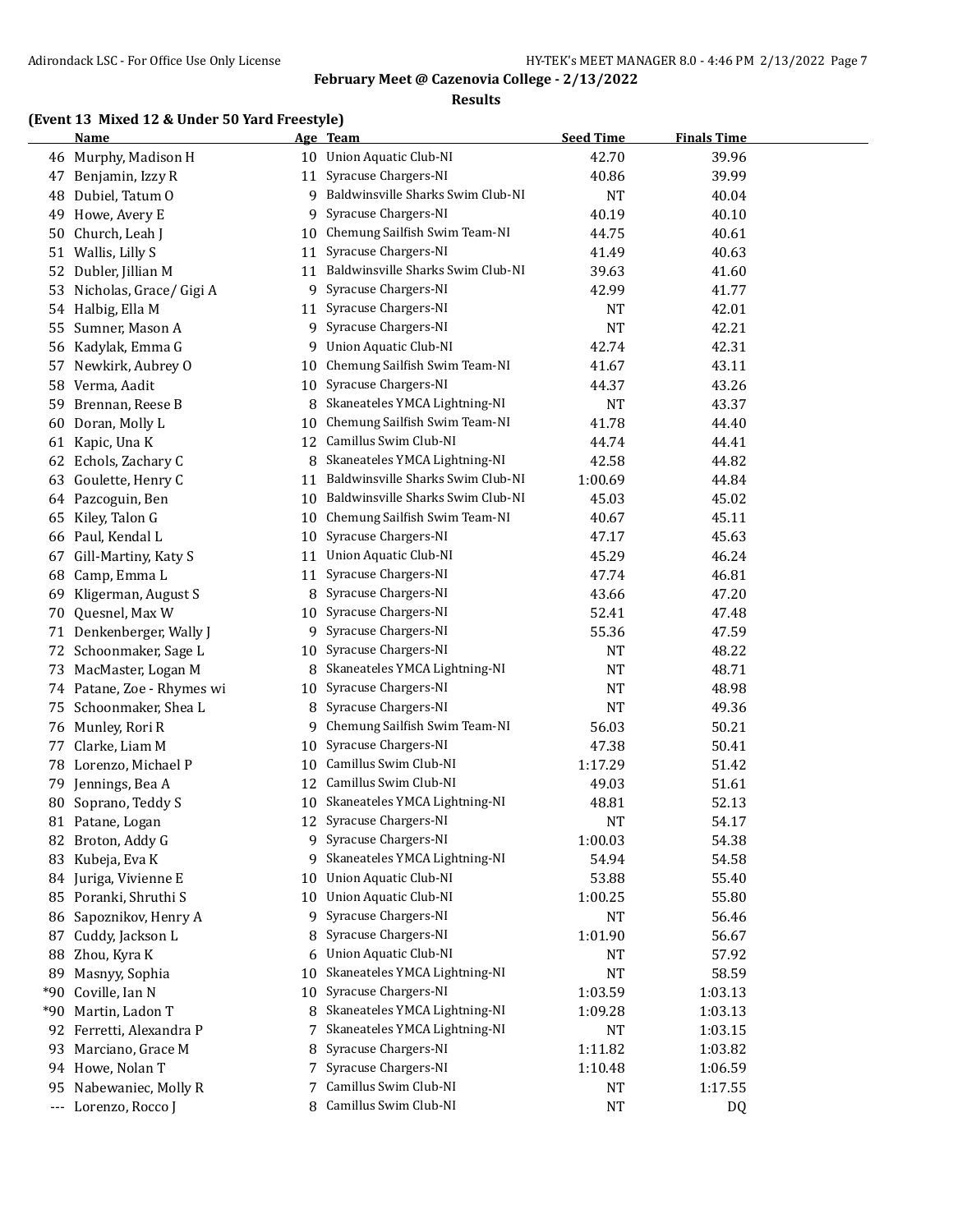#### **Results**

# **Event 14 Mixed 12 & Under 100 Yard Breaststroke**

|                   | <b>Name</b>                                  |    | Age Team                          | <b>Seed Time</b> | <b>Finals Time</b> |  |
|-------------------|----------------------------------------------|----|-----------------------------------|------------------|--------------------|--|
|                   | 1 Lim, Yih Hui                               |    | 11 Union Aquatic Club-NI          | 1:32.42          | 1:27.98            |  |
| 2                 | Echols, Ethan M                              | 11 | Skaneateles YMCA Lightning-NI     | 1:32.51          | 1:30.74            |  |
| 3                 | Duggal, Laila                                | 12 | Syracuse Chargers-NI              | <b>NT</b>        | 1:31.21            |  |
| 4                 | Lee, Brady J                                 | 12 | Camillus Swim Club-NI             | 1:34.15          | 1:32.28            |  |
| 5                 | Bennett, Landyn                              | 11 | Skaneateles YMCA Lightning-NI     | 1:32.71          | 1:32.47            |  |
| 6                 | Wheeler, Sammy A                             | 12 | Syracuse Chargers-NI              | 1:40.59          | 1:34.48            |  |
| 7                 | Williams, Julia M                            | 11 | Skaneateles YMCA Lightning-NI     | <b>NT</b>        | 1:35.04            |  |
| 8                 | Koenig, Sofia F                              | 12 | Syracuse Chargers-NI              | 1:31.02          | 1:35.18            |  |
| 9                 | Jones, Evelyn P                              | 12 | Camillus Swim Club-NI             | 1:34.94          | 1:36.20            |  |
| 10                | Kadylak, Liana J                             | 12 | <b>Union Aquatic Club-NI</b>      | 1:39.10          | 1:36.90            |  |
| 11                | Leahey, Emme A                               | 12 | <b>Union Aquatic Club-NI</b>      | 1:40.54          | 1:38.60            |  |
| 12                | Cuddy, Dylan A                               | 12 | Syracuse Chargers-NI              | 1:44.57          | 1:39.67            |  |
| 13                | Nizar, Owen S                                | 12 | Baldwinsville Sharks Swim Club-NI | <b>NT</b>        | 1:41.41            |  |
| 14                | Lim, Yih Xinn                                | 10 | <b>Union Aquatic Club-NI</b>      | <b>NT</b>        | 1:41.53            |  |
| 15                | Burge, Raegan J                              | 12 | Chemung Sailfish Swim Team-NI     | 1:41.05          | 1:42.76            |  |
| 16                | Stone, Mitchem G                             | 12 | Syracuse Chargers-NI              | 1:52.03          | 1:44.75            |  |
| 17                | Wang, Dylan                                  | 11 | Syracuse Chargers-NI              | <b>NT</b>        | 1:47.76            |  |
| 18                | Bright, Cora P                               | 11 | Syracuse Chargers-NI              | 1:48.54          | 1:47.87            |  |
| 19                | Hagan, Eleanor C                             | 11 | Chemung Sailfish Swim Team-NI     | 1:48.47          | 1:47.92            |  |
| 20                | DelSanto, Michael A                          | 12 | Union Aquatic Club-NI             | 1:55.28          | 1:51.68            |  |
| 21                | Krupski, Zachary C                           | 10 | Unattached-AD                     | NT               | 1:52.45            |  |
| 22                | Kapic, Una K                                 | 12 | Camillus Swim Club-NI             | <b>NT</b>        | 1:52.53            |  |
| 23                | Bucci, Sebastian                             | 12 | Chenango Valley Swim Club-NI      | 1:55.82          | 1:52.91            |  |
| 24                | Eastman, Alex L                              | 10 | Syracuse Chargers-NI              | NT               | 1:53.58            |  |
| 25                | Howe, Avery E                                | 9  | Syracuse Chargers-NI              | 1:50.51          | 1:54.38            |  |
| 26                | Wallis, Lilly S                              | 11 | Syracuse Chargers-NI              | 1:55.74          | 2:02.58            |  |
| 27                | Verma, Aadit                                 | 10 | Syracuse Chargers-NI              | 2:00.49          | 2:04.82            |  |
| 28                | Nicholas, Grace/ Gigi A                      | 9  | Syracuse Chargers-NI              | <b>NT</b>        | 2:10.89            |  |
| 29                | Doran, Hollis R                              | 12 | Baldwinsville Sharks Swim Club-NI | <b>NT</b>        | 2:11.19            |  |
| 30                | Murphy, Madison H                            | 10 | Union Aquatic Club-NI             | <b>NT</b>        | 2:11.44            |  |
|                   | 31 Quesnel, Max W                            | 10 | Syracuse Chargers-NI              | 2:27.82          | 2:15.03            |  |
|                   | 32 Nabewaniec, Hannah M                      | 9  | Camillus Swim Club-NI             | <b>NT</b>        | 2:26.90            |  |
| $\qquad \qquad -$ | Echols, Zachary C                            | 8  | Skaneateles YMCA Lightning-NI     | <b>NT</b>        | DQ                 |  |
|                   | Schoonmaker, Shea L                          | 8  | Syracuse Chargers-NI              | <b>NT</b>        | DQ                 |  |
|                   | Clarke, Liam M                               | 10 | Syracuse Chargers-NI              | <b>NT</b>        | DQ                 |  |
|                   | Sumner, Mason A                              | 9  | Syracuse Chargers-NI              | <b>NT</b>        | DQ                 |  |
|                   | --- Cozma, David A                           |    | 10 Union Aquatic Club-NI          | NT               | DQ                 |  |
|                   | Juriga, Vivienne E                           | 10 | <b>Union Aquatic Club-NI</b>      | <b>NT</b>        | DQ                 |  |
|                   | --- Patane, Zoe - Rhymes wi                  |    | 10 Syracuse Chargers-NI           | NT               | DQ                 |  |
|                   | --- Baldwin, Lily                            |    | 10 Chenango Valley Swim Club-NI   | <b>NT</b>        | DQ                 |  |
|                   | Event 15 Mixed 12 & Under 200 Yard Freestyle |    |                                   |                  |                    |  |
|                   | Name                                         |    | Age Team                          | <b>Seed Time</b> | <b>Finals Time</b> |  |
|                   |                                              |    |                                   |                  |                    |  |

| name                  | <u>ike itam</u>          | <u>Jecu Thine</u> | .       |  |
|-----------------------|--------------------------|-------------------|---------|--|
| 1 Abrams, Leah K      | 12 Syracuse Chargers-NI  | 2:26.50           | 2:19.27 |  |
| 2 Ioannisci, Gianna M | 12 Union Aquatic Club-NI | 2:14.66           | 2:25.51 |  |
| 3 Prendergast, Ben L  | 12 Syracuse Chargers-NI  | NT                | 2:28.64 |  |
| 4 Prendergast, Jack J | 12 Syracuse Chargers-NI  | NT                | 2:32.70 |  |
| 5 Duggal, Laila       | 12 Syracuse Chargers-NI  | NT                | 2:36.19 |  |
| 6 Groshans, Meghan E  | 11 Syracuse Chargers-NI  | 2:40.61           | 2:37.19 |  |
| 7 Roman, Vlad         | 12 Syracuse Chargers-NI  | 2:56.15           | 2:43.61 |  |
| 8 Bright, Cora P      | 11 Syracuse Chargers-NI  | 2:53.68           | 2:44.80 |  |
|                       |                          |                   |         |  |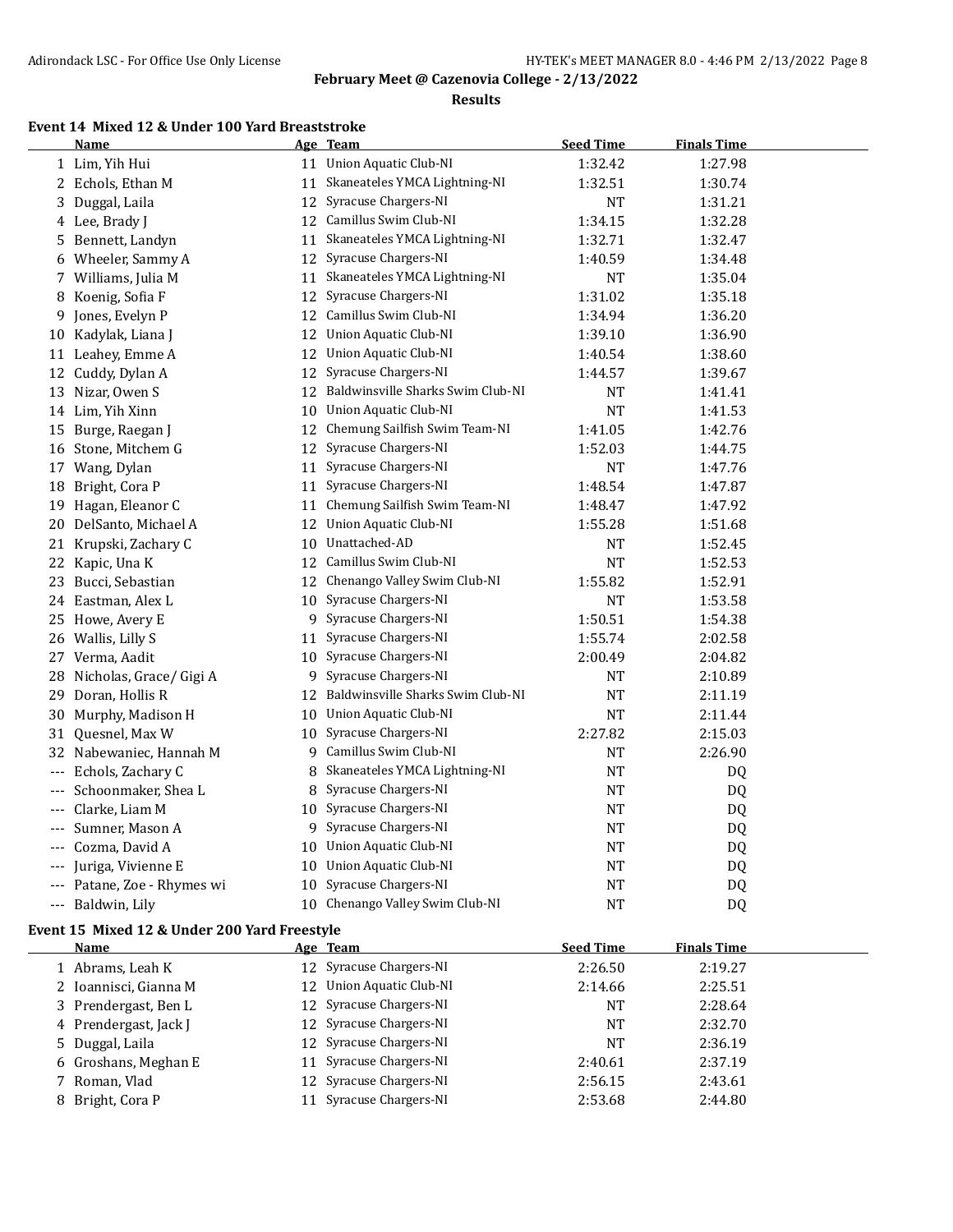**Results**

## **(Event 15 Mixed 12 & Under 200 Yard Freestyle)**

|       | <b>Name</b>                                                |    | Age Team                                             | <b>Seed Time</b> | <b>Finals Time</b> |  |
|-------|------------------------------------------------------------|----|------------------------------------------------------|------------------|--------------------|--|
|       | 9 Stank, Amelia D                                          |    | 10 Union Aquatic Club-NI                             | 2:54.81          | 2:46.18            |  |
|       | 10 Prendergast, Emme K                                     | 10 | Syracuse Chargers-NI                                 | <b>NT</b>        | 2:47.56            |  |
|       | 11 Kligerman, Silas J                                      | 11 | Syracuse Chargers-NI                                 | 3:00.06          | 2:50.47            |  |
|       | 12 Shaw, Stella R                                          | 12 | Baldwinsville Sharks Swim Club-NI                    | 2:54.99          | 2:52.66            |  |
|       | 13 Cuddy, Dylan A                                          | 12 | Syracuse Chargers-NI                                 | 2:55.29          | 2:52.69            |  |
|       | 14 Stone, Mitchem G                                        | 12 | Syracuse Chargers-NI                                 | 2:56.19          | 2:53.50            |  |
| 15    | Zhou, Stephane                                             | 10 | <b>Union Aquatic Club-NI</b>                         | 3:04.43          | 2:53.93            |  |
|       | 16 Cuddy, Connor R                                         | 12 | Syracuse Chargers-NI                                 | <b>NT</b>        | 2:57.41            |  |
| 17    | Baldwin, Lily                                              | 10 | Chenango Valley Swim Club-NI                         | <b>NT</b>        | 2:57.92            |  |
|       | 18 Schroth, Anna L                                         |    | 12 Syracuse Chargers-NI                              | <b>NT</b>        | 3:08.72            |  |
|       |                                                            |    |                                                      |                  |                    |  |
|       | Event 16 Mixed 12 & Under 50 Yard Butterfly<br><u>Name</u> |    | Age Team                                             | <b>Seed Time</b> | <b>Finals Time</b> |  |
|       |                                                            |    | 12 Camillus Swim Club-NI                             |                  |                    |  |
|       | 1 Lee, Brady J                                             |    |                                                      | 32.05            | 33.09              |  |
|       | 2 Leahey, Emme A                                           |    | 12 Union Aquatic Club-NI<br>10 Camillus Swim Club-NI | 35.90            | 35.13              |  |
|       | 3 Lee, Ryan P                                              |    |                                                      | 34.03            | 35.65              |  |
|       | 4 Bennett, Landyn                                          |    | 11 Skaneateles YMCA Lightning-NI                     | <b>NT</b>        | 36.21              |  |
|       | 5 Kadylak, Liana J                                         | 12 | Union Aquatic Club-NI                                | 41.71            | 37.62              |  |
|       | 6 Koenig, Sofia F                                          | 12 | Syracuse Chargers-NI                                 | 36.37            | 38.95              |  |
|       | 7 Collier, Reese A                                         |    | 12 Chemung Sailfish Swim Team-NI                     | 38.94            | 39.76              |  |
| 8     | Williams, Julia M                                          | 11 | Skaneateles YMCA Lightning-NI                        | 38.56            | 39.99              |  |
| 9     | Nizar, Owen S                                              | 12 | Baldwinsville Sharks Swim Club-NI                    | 43.98            | 40.66              |  |
| 10    | Bucci, Sebastian                                           | 12 | Chenango Valley Swim Club-NI                         | 37.80            | 41.97              |  |
| 11    | Stank, Amelia D                                            | 10 | Union Aquatic Club-NI                                | 47.74            | 43.09              |  |
| 12    | Pilon, Vivian M                                            | 11 | Skaneateles YMCA Lightning-NI                        | 45.29            | 43.33              |  |
| 13    | Pietricola, Natalie G                                      | 11 | Baldwinsville Sharks Swim Club-NI                    | <b>NT</b>        | 43.45              |  |
|       | 14 Grady, Caylinn M                                        | 11 | Skaneateles YMCA Lightning-NI                        | 42.56            | 43.89              |  |
| 15    | Fogel, Mason H                                             | 10 | Syracuse Chargers-NI                                 | <b>NT</b>        | 44.64              |  |
|       | 16 Baldwin, Lily                                           | 10 | Chenango Valley Swim Club-NI                         | 42.93            | 44.77              |  |
|       | 17 Lim, Yih Xinn                                           | 10 | Union Aquatic Club-NI                                | 42.77            | 44.80              |  |
|       | 18 O'Shaughnessy, McKR                                     | 11 | Union Aquatic Club-NI                                | 42.74            | 45.19              |  |
|       | 19 Nabewaniec, Olivia G                                    | 11 | Camillus Swim Club-NI                                | 50.38            | 48.67              |  |
| 20    | Benjamin, Izzy R                                           | 11 | Syracuse Chargers-NI                                 | 1:00.07          | 50.37              |  |
|       | 21 Heaphy, Claire D                                        | 11 | Camillus Swim Club-NI                                | 59.46            | 53.22              |  |
|       | 22 Nabewaniec, Hannah M                                    |    | 9 Camillus Swim Club-NI                              | 56.29            | 1:03.46            |  |
|       | --- MacMaster, Logan M                                     | 8  | Skaneateles YMCA Lightning-NI                        | <b>NT</b>        | DQ                 |  |
|       | Kadylak, Emma G                                            |    | 9 Union Aquatic Club-NI                              | 1:03.41          | DQ                 |  |
|       | Gill-Martiny, Katy S                                       |    | 11 Union Aquatic Club-NI                             | <b>NT</b>        | DQ                 |  |
|       | Kubeja, Eva K                                              | 9. | Skaneateles YMCA Lightning-NI                        | NT               | DQ                 |  |
|       | Fetterman, Audrey E                                        | 11 | Syracuse Chargers-NI                                 | NT               | DQ                 |  |
|       | Fisher, Maria V                                            |    | 12 Camillus Swim Club-NI                             | <b>NT</b>        | DQ                 |  |
| $---$ | Camp, Emma L                                               |    | 11 Syracuse Chargers-NI                              | NT               | DQ                 |  |
|       | Event 17 Mixed 12 & Under 100 Yard IM                      |    |                                                      |                  |                    |  |
|       | Name                                                       |    | Age Team                                             | <b>Seed Time</b> | <b>Finals Time</b> |  |
|       | 1 Prendergast, Ben L                                       |    | 12 Syracuse Chargers-NI                              | NT               | 1:16.30            |  |
|       | 2 Wales, Thearyn J                                         | 12 | Syracuse Chargers-NI                                 | 1:24.53          | 1:17.12            |  |
|       | 3 Prendergast, Jack J                                      | 12 | Syracuse Chargers-NI                                 | 1:18.74          | 1:18.77            |  |
|       | 4 Abrams, Leah K                                           | 12 | Syracuse Chargers-NI                                 | 1:19.53          | 1:19.27            |  |
| 5     | Ioannisci, Gianna M                                        | 12 | <b>Union Aquatic Club-NI</b>                         | 1:26.05          | 1:19.28            |  |
| 6     | Bennett, Landyn                                            | 11 | Skaneateles YMCA Lightning-NI                        | 1:18.89          | 1:20.64            |  |
|       | 7 Szkotak, Caydence L                                      |    | 12 Baldwinsville Sharks Swim Club-NI                 | 1:36.61          | 1:24.27            |  |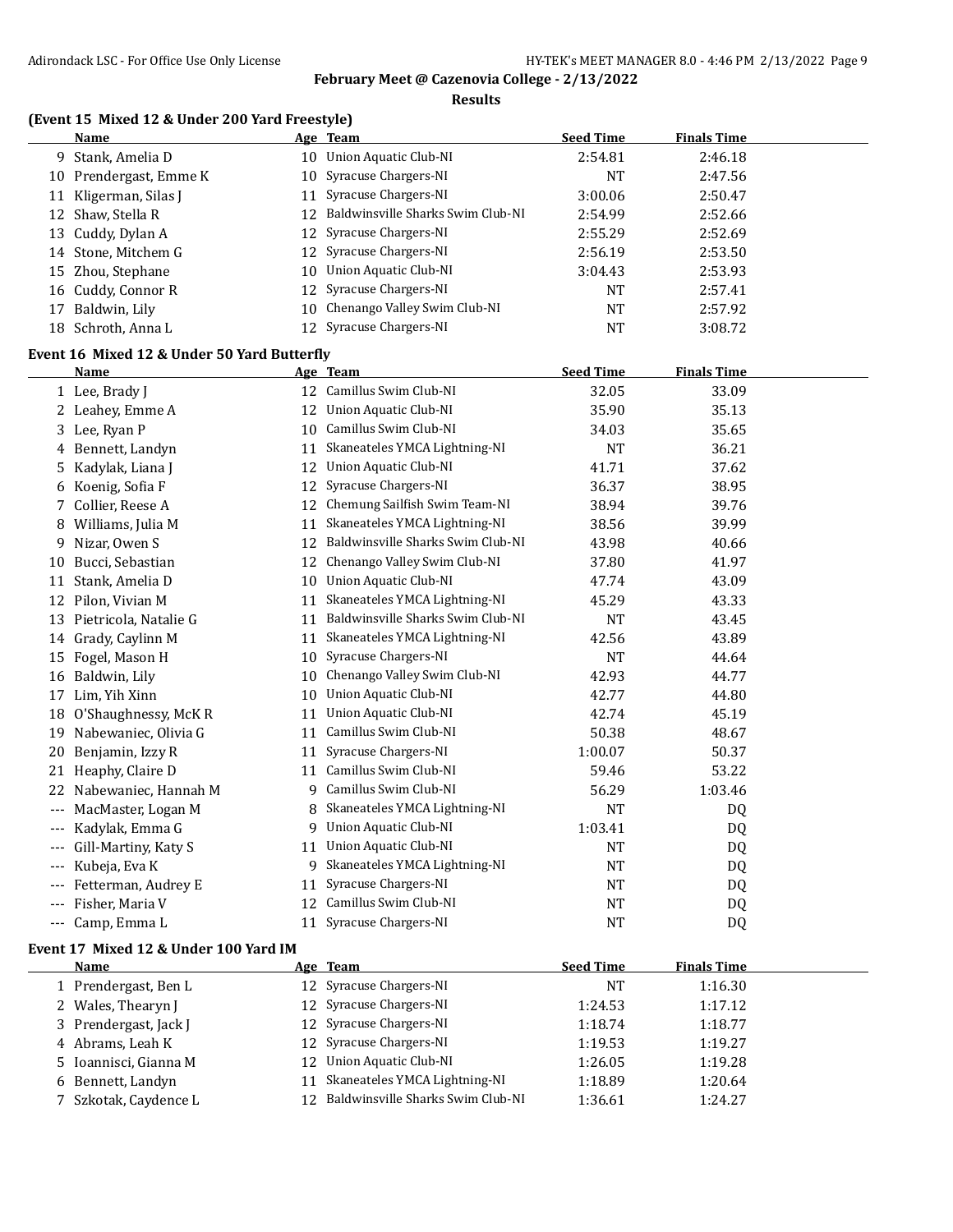#### **Results**

### **(Event 17 Mixed 12 & Under 100 Yard IM)**

|       | <b>Name</b>                                  |         | Age Team                             | <b>Seed Time</b> | <b>Finals Time</b> |  |
|-------|----------------------------------------------|---------|--------------------------------------|------------------|--------------------|--|
|       | 8 Kadylak, Liana J                           | 12      | Union Aquatic Club-NI                | 1:28.95          | 1:25.02            |  |
| 9.    | Echols, Ethan M                              | 11      | Skaneateles YMCA Lightning-NI        | 1:25.31          | 1:25.27            |  |
|       | 10 Williams, Julia M                         | 11      | Skaneateles YMCA Lightning-NI        | 1:22.99          | 1:25.74            |  |
|       | 11 Prendergast, Emme K                       | 10      | Syracuse Chargers-NI                 | 1:27.64          | 1:26.82            |  |
| 12    | Nizar, Owen S                                | 12      | Baldwinsville Sharks Swim Club-NI    | 1:34.15          | 1:27.11            |  |
| 13    | MacMaster, Molly M                           | 11      | Skaneateles YMCA Lightning-NI        | 1:26.41          | 1:27.59            |  |
| 14    | Bright, Cora P                               | 11      | Syracuse Chargers-NI                 | 1:26.50          | 1:27.66            |  |
| 15    | Fisher, Maria V                              | 12      | Camillus Swim Club-NI                | 1:24.96          | 1:27.69            |  |
| 16    | Roman, Vlad                                  | 12      | Syracuse Chargers-NI                 | 1:45.24          | 1:28.31            |  |
| 17    | Pietricola, Natalie G                        | 11      | Baldwinsville Sharks Swim Club-NI    | <b>NT</b>        | 1:29.67            |  |
| 18    | Groshans, Meghan E                           | 11      | Syracuse Chargers-NI                 | 1:35.56          | 1:30.95            |  |
| 19    | Lee, Ryan P                                  | 10      | Camillus Swim Club-NI                | 1:28.25          | 1:32.50            |  |
| 20    | Bucci, Sebastian                             | 12      | Chenango Valley Swim Club-NI         | 1:29.81          | 1:32.56            |  |
| 21    | Dotts, Payton E                              | 12      | Chemung Sailfish Swim Team-NI        | 2:02.48          | 1:33.56            |  |
| 22    | Pilon, Vivian M                              | 11      | Skaneateles YMCA Lightning-NI        | 1:33.98          | 1:34.84            |  |
| 23    | Grady, Caylinn M                             | 11      | Skaneateles YMCA Lightning-NI        | <b>NT</b>        | 1:34.85            |  |
| 24    | Stone, Mitchem G                             | 12      | Syracuse Chargers-NI                 | 1:25.90          | 1:35.39            |  |
| 25    | Nabewaniec, Olivia G                         | 11      | Camillus Swim Club-NI                | 1:37.90          | 1:36.79            |  |
| 26    | Glowacki, Ryleigh O                          | 10      | Baldwinsville Sharks Swim Club-NI    | <b>NT</b>        | 1:41.79            |  |
| 27    | Steck, Natalie A                             | 10      | Chemung Sailfish Swim Team-NI        | 1:41.22          | 1:42.37            |  |
| 28    | Krupski, Zachary C                           | 10      | Unattached-AD                        | 1:40.41          | 1:43.54            |  |
| 29    | Fogel, Mason H                               | 10      | Syracuse Chargers-NI                 | NT               | 1:43.90            |  |
| 30    | Howe, Avery E                                | 9       | Syracuse Chargers-NI                 | 1:45.40          | 1:44.89            |  |
| 31    | Benjamin, Izzy R                             | 11      | Syracuse Chargers-NI                 | 1:49.83          | 1:44.95            |  |
| 32    | Newkirk, Aubrey O                            | 10      | Chemung Sailfish Swim Team-NI        | 1:51.19          | 1:45.03            |  |
| 33    | Heaphy, Claire D                             | 11      | Camillus Swim Club-NI                | 1:47.73          | 1:45.46            |  |
| 34    | Gonzalez, Leah K                             | 12      | Chemung Sailfish Swim Team-NI        | <b>NT</b>        | 1:45.57            |  |
| 35    | Kadylak, Emma G                              | 9       | Union Aquatic Club-NI                | 2:08.58          | 1:45.78            |  |
| 36    | Church, Leah J                               | 10      | Chemung Sailfish Swim Team-NI        | 1:56.23          | 1:45.90            |  |
| 37    | Kapic, Una K                                 | 12      | Camillus Swim Club-NI                | <b>NT</b>        | 1:48.06            |  |
| 38    | Wallis, Lilly S                              | 11      | Syracuse Chargers-NI                 | <b>NT</b>        | 1:51.72            |  |
| 39    | Paul, Kendal L                               | 10      | Syracuse Chargers-NI                 | <b>NT</b>        | 1:51.78            |  |
| 40    | Verma, Aadit                                 | 10      | Syracuse Chargers-NI                 | 2:30.78          | 1:55.88            |  |
|       | 41 Nabewaniec, Hannah M                      | 9.      | Camillus Swim Club-NI                | 1:56.26          | 1:57.06            |  |
| 42    | Kiley, Talon G                               | 10      | Chemung Sailfish Swim Team-NI        | <b>NT</b>        | 1:59.62            |  |
| 43    | Quesnel, Max W                               | 10      | Syracuse Chargers-NI                 | <b>NT</b>        | 2:06.85            |  |
|       | 44 Munley, Rori R                            |         | 9 Chemung Sailfish Swim Team-NI      | NT               | 2:09.82            |  |
|       | Clarke, Liam M                               |         | 10 Syracuse Chargers-NI              | <b>NT</b>        | DQ                 |  |
|       | Sumner, Mason A                              | 9       | Syracuse Chargers-NI                 | <b>NT</b>        | DQ                 |  |
|       | Denkenberger, Wally J                        | 9       | Syracuse Chargers-NI                 | <b>NT</b>        | DQ                 |  |
|       | Mierek, Casey P                              | 12      | Baldwinsville Sharks Swim Club-NI    | <b>NT</b>        | DQ                 |  |
|       | Leahey, Emme A                               | 12      | <b>Union Aquatic Club-NI</b>         | 1:22.76          |                    |  |
|       | Shaw, Stella R                               | 12      | Baldwinsville Sharks Swim Club-NI    | 1:32.11          | DQ                 |  |
| ---   | O'Shaughnessy, McKR                          |         | <b>Union Aquatic Club-NI</b>         |                  | DQ                 |  |
| $---$ | --- Nicholas, Grace/ Gigi A                  | 11<br>9 | Syracuse Chargers-NI                 | NT               | DQ                 |  |
|       |                                              |         |                                      | NT               | DQ                 |  |
|       | Event 18 Mixed 12 & Under 50 Yard Backstroke |         |                                      |                  |                    |  |
|       | <b>Name</b>                                  |         | Age Team                             | <b>Seed Time</b> | <b>Finals Time</b> |  |
|       | 1 Lim, Yih Hui                               |         | 11 Union Aquatic Club-NI             | 35.88            | 35.03              |  |
|       | 2 Koenig, Sofia F                            |         | 12 Syracuse Chargers-NI              | 36.50            | 36.14              |  |
|       | 3 Lee, Brady J                               |         | 12 Camillus Swim Club-NI             | 39.10            | 37.38              |  |
|       | 4 Szkotak, Caydence L                        |         | 12 Baldwinsville Sharks Swim Club-NI | 37.91            | 37.80              |  |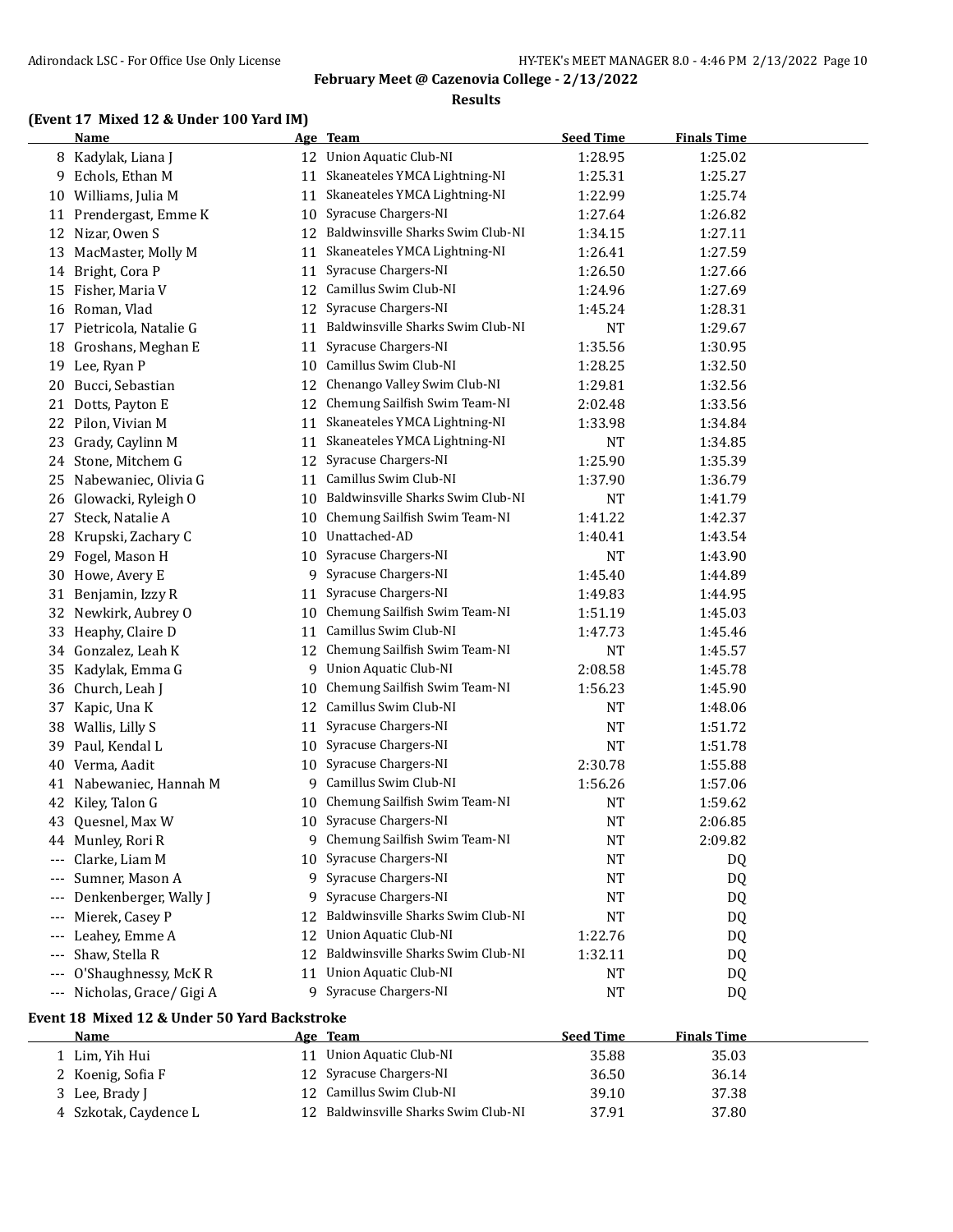#### **Results**

### **(Event 18 Mixed 12 & Under 50 Yard Backstroke)**

|    | <b>Name</b>                |          | Age Team                             | <b>Seed Time</b> | <b>Finals Time</b> |  |
|----|----------------------------|----------|--------------------------------------|------------------|--------------------|--|
| 5. | Burge, Raegan J            |          | 12 Chemung Sailfish Swim Team-NI     | 43.10            | 39.13              |  |
| 6  | Jones, Evelyn P            | 12       | Camillus Swim Club-NI                | 38.31            | 39.52              |  |
| 7  | Collier, Reese A           | 12       | Chemung Sailfish Swim Team-NI        | 38.66            | 39.89              |  |
| 8  | Pilon, Vivian M            | 11       | Skaneateles YMCA Lightning-NI        | 40.41            | 39.95              |  |
| 9  | Leahey, Emme A             | 12       | <b>Union Aquatic Club-NI</b>         | 37.29            | 39.97              |  |
| 10 | Wang, Dylan                | 11       | Syracuse Chargers-NI                 | 41.83            | 40.63              |  |
| 11 | Monnin, Alexis             | 12       | Chenango Valley Swim Club-NI         | 41.11            | 41.05              |  |
| 12 | Cuddy, Connor R            | 12       | Syracuse Chargers-NI                 | 43.37            | 41.23              |  |
| 13 | Kligerman, Silas J         | 11       | Syracuse Chargers-NI                 | 42.44            | 41.43              |  |
| 14 | MacMaster, Molly M         | 11       | Skaneateles YMCA Lightning-NI        | 39.32            | 41.53              |  |
| 15 | Kuss, Sarah N              | 11       | Syracuse Chargers-NI                 | 48.82            | 41.90              |  |
| 16 | Dotts, Payton E            | 12       | Chemung Sailfish Swim Team-NI        | 41.17            | 42.09              |  |
| 17 | Gonzalez, Leah K           | 12       | Chemung Sailfish Swim Team-NI        | 44.35            | 42.32              |  |
| 18 | Scales, Nora M             | 12       | Baldwinsville Sharks Swim Club-NI    | NT               | 42.52              |  |
| 19 | Pietricola, Natalie G      | 11       | Baldwinsville Sharks Swim Club-NI    | <b>NT</b>        | 42.56              |  |
| 20 | Cuddy, Dylan A             | 12       | Syracuse Chargers-NI                 | 42.40            | 42.66              |  |
| 21 | Shaw, Stella R             |          | 12 Baldwinsville Sharks Swim Club-NI | 40.44            | 42.85              |  |
|    | 22 Zhou, Stephane          |          | 10 Union Aquatic Club-NI             | 47.35            | 43.57              |  |
| 23 | Grady, Caylinn M           | 11       | Skaneateles YMCA Lightning-NI        | 43.19            | 44.14              |  |
| 24 | Krupski, Zachary C         | 10       | Unattached-AD                        | 43.25            | 44.63              |  |
| 25 | Steck, Natalie A           | 10       | Chemung Sailfish Swim Team-NI        | <b>NT</b>        | 44.85              |  |
| 26 | Heaphy, Claire D           | 11       | Camillus Swim Club-NI                | 50.41            | 45.91              |  |
| 27 | Glowacki, Ryleigh O        | 10       | Baldwinsville Sharks Swim Club-NI    | 49.53            | 46.07              |  |
| 28 | Hagan, Eleanor C           | 11       | Chemung Sailfish Swim Team-NI        | 52.09            | 46.57              |  |
| 29 | Fetterman, Audrey E        | 11       | Syracuse Chargers-NI                 | 48.18            | 46.76              |  |
| 30 | Nabewaniec, Olivia G       | 11       | Camillus Swim Club-NI                | 44.90            | 46.86              |  |
|    | 31 Howe, Avery E           | 9.       | Syracuse Chargers-NI                 | 45.37            | 47.32              |  |
| 32 | Newkirk, Aubrey O          | 10       | Chemung Sailfish Swim Team-NI        | 46.83            | 47.47              |  |
| 33 | Doran, Molly L             |          | Chemung Sailfish Swim Team-NI        | 50.12            | 48.20              |  |
|    |                            | 10<br>12 | Baldwinsville Sharks Swim Club-NI    |                  | 48.25              |  |
|    | 34 Mierek, Casey P         |          | Camillus Swim Club-NI                | 48.75            |                    |  |
| 35 | Nabewaniec, Hannah M       | 9.       |                                      | 49.75            | 48.30              |  |
|    | 36 Paul, Kendal L          | 10       | Syracuse Chargers-NI                 | 47.02            | 48.44              |  |
| 37 | Nicholas, Grace/ Gigi A    | 9.       | Syracuse Chargers-NI                 | <b>NT</b>        | 48.76              |  |
| 38 | Doran, Hollis R            | 12       | Baldwinsville Sharks Swim Club-NI    | 53.50            | 49.00              |  |
| 39 | Kiley, Talon G             | 10       | Chemung Sailfish Swim Team-NI        | 49.78            | 49.28              |  |
| 40 | Simiele, Olivia M          |          | 12 Syracuse Chargers-NI              | <b>NT</b>        | 49.56              |  |
|    | 41 Abrams, Molly R         |          | 9 Syracuse Chargers-NI               | 51.63            | 50.66              |  |
| 42 | Schoonmaker, Sage L        | 10       | Syracuse Chargers-NI                 | <b>NT</b>        | 51.21              |  |
| 43 | Kadylak, Emma G            | 9        | <b>Union Aquatic Club-NI</b>         | 53.24            | 51.24              |  |
|    | 44 Brennan, Reese B        | 8        | Skaneateles YMCA Lightning-NI        | NT               | 51.26              |  |
| 45 | Pazcoguin, Ben             | 10       | Baldwinsville Sharks Swim Club-NI    | <b>NT</b>        | 51.71              |  |
| 46 | Verma, Aadit               | 10       | Syracuse Chargers-NI                 | 1:03.71          | 51.96              |  |
| 47 | Camp, Emma L               | 11       | Syracuse Chargers-NI                 | 48.50            | 52.76              |  |
| 48 | Benjamin, Izzy R           | 11       | Syracuse Chargers-NI                 | 55.88            | 54.13              |  |
| 49 | Kligerman, August S        | 8        | Syracuse Chargers-NI                 | 50.81            | 54.88              |  |
| 50 | Murphy, Madison H          | 10       | <b>Union Aquatic Club-NI</b>         | 53.16            | 56.03              |  |
|    | 51 Patane, Zoe - Rhymes wi | 10       | Syracuse Chargers-NI                 | NT               | 56.23              |  |
| 52 | Kapic, Una K               | 12       | Camillus Swim Club-NI                | 57.93            | 56.42              |  |
| 53 | Sumner, Mason A            | 9        | Syracuse Chargers-NI                 | NT               | 56.68              |  |
| 54 | Cuddy, Jackson L           | 8        | Syracuse Chargers-NI                 | NT               | 57.71              |  |
|    | 55 Munley, Rori R          | 9.       | Chemung Sailfish Swim Team-NI        | 58.14            | 58.26              |  |
|    | 56 Goulette, Henry C       | 11       | Baldwinsville Sharks Swim Club-NI    | <b>NT</b>        | 58.58              |  |